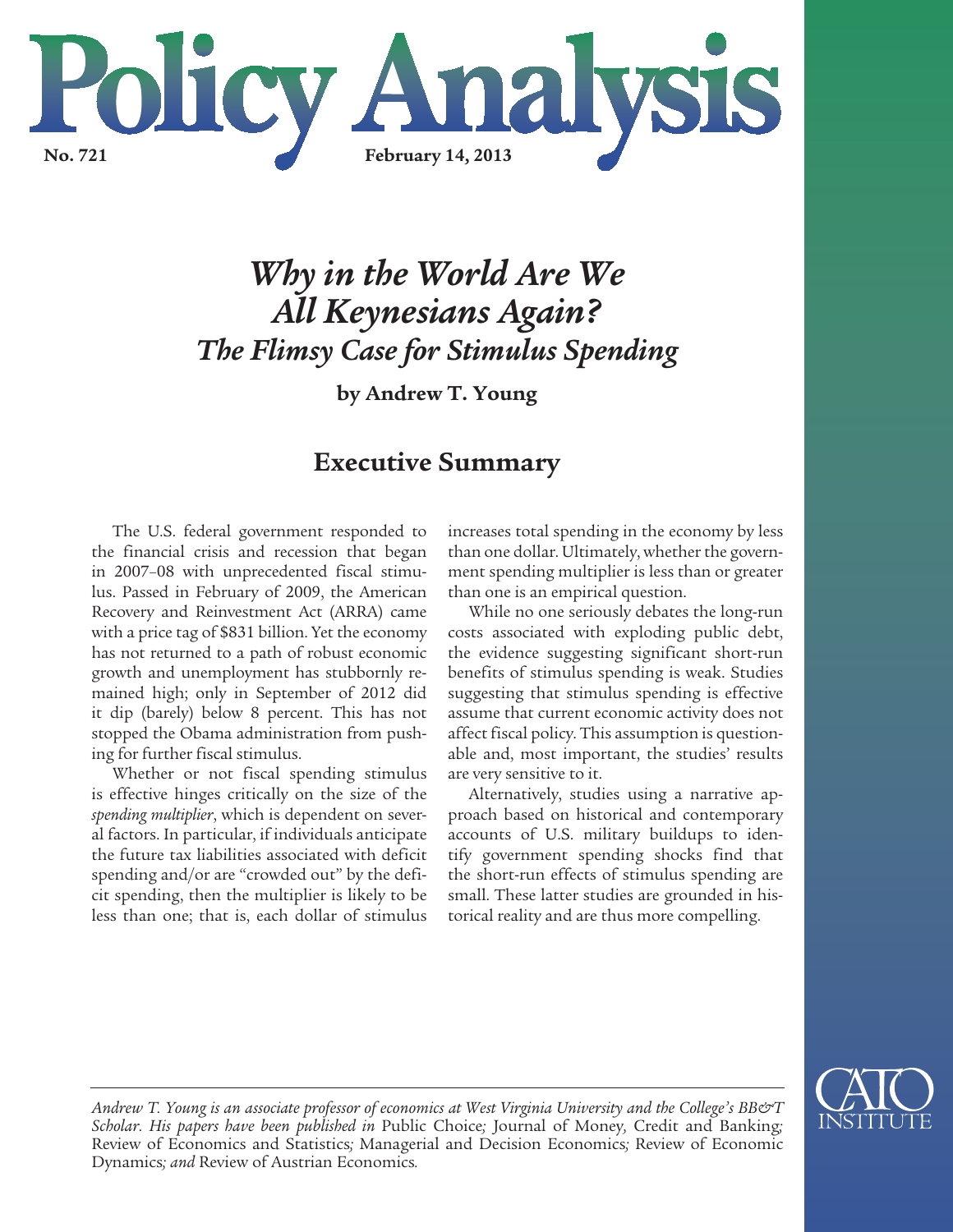**The return to fashion of fiscal stimulus was based more on wishful thinking than any new preponderance of evidence.**

### **Introduction**

In 1965 Milton Friedman was famously (or infamously, depending on your point of view) quoted as saying "We are all Keynesians now."<sup>1</sup> Though he later remarked that he had been taken out of context, Friedman accurately expressed a consensus among economists and policymakers at the time: countercyclical fiscal policy is an appropriate and effective means toward combating the business cycle. Specifically, in response to a recession, the federal government should increase its expenditures and/or provide tax relief to make up for the shortfall in the private sector's aggregate demand for goods and services. Nearly three decades after his publication of *The General Theory of Employment, Interest, and Money*, the policy prescriptions of Lord Keynes were dogma.

However, by the beginning of the new millennium all that had changed. Countercyclical fiscal policy had fallen into disrepute. A new consensus held that fiscal stimulus in the wake of a recession was politically infeasible and, even if it could be enacted in a timely fashion, stabilization policy was likely to be ineffective. Alan Blinder, the former vice chairman of the Federal Reserve's Board of Governors, went so far as to say that "virtually every contemporary discussion of stabilization policy by economists—whether it is abstract or concrete, theoretical or practical—is about monetary policy, not fiscal policy."2

But it would seem that the fashionableness of countercyclical fiscal policy is, well, countercyclical. Beginning in late 2007, recession and financial crisis led to a rehabilitation of Keynesian fiscal policy. Under the George W. Bush administration, \$152 billion of tax rebates and other relief was passed in February of 2008. Almost exactly a year to the day later, President Barack Obama signed the \$831 billion American Recovery and Reinvestment (ARRA) stimulus package into law.3 Christina Romer, at that time the chair of Obama's Council of Economic Advisers, remarked that the ARRA was "simply the biggest, boldest countercyclical stimulus in American history" and that she "firmly believe[ed] that fiscal policy will have a crucial beneficial impact."4 Pro-stimulus academic macroeconomists Antonio Fatás and Ilian Mihov declared that, "properly executed empirical studies support the view that a fiscal expansion will help the U.S. economy recover."5 And even after nearly two years of continued unemployment above 9 percent, Nobel laureate Paul Krugman opined that the ARRA's only problem was that it "was much too small."6

But the return to fashion of fiscal stimulus was based more on wishful thinking than any new preponderance of evidence. National Bureau of Economic Research (NBER) macroeconomist Jonathan Parker noted that when the Obama "administration turned to economists—significantly academic economists—to help craft the size and details of the [ARRA] stimulus package" what they provided was "a wide range of answers . . . almost as useless as no answer." Indeed, the Cato Institute published a full-page *New York Times* ad arguing against government spending stimulus and carrying the signatures of over 200 economists, including three Nobel laureates.<sup>7</sup> Lacking any consensus from the experts, policymakers resorted to "using a multiequation macroeconomic forecasting model, one inconsistent with the best practice of modern macroeconomics."8 Less than 15 years after Robert Lucas won the Nobel Prize in economics for forcefully arguing against the appropriateness of using such large scale macroeconometric models to design policy, the Obama administration placed an \$800 billion bet that Lucas had been wrong.

This paper evaluates, particularly in regard to government spending, what confidence we should have in fiscal stimulus policies to restore the U.S. economy to robust expansion. My focus on spending is to make the subject manageable and also reflects the current administration's demonstrated preference for government spending relative to tax relief. As I will argue, there is *no consensus*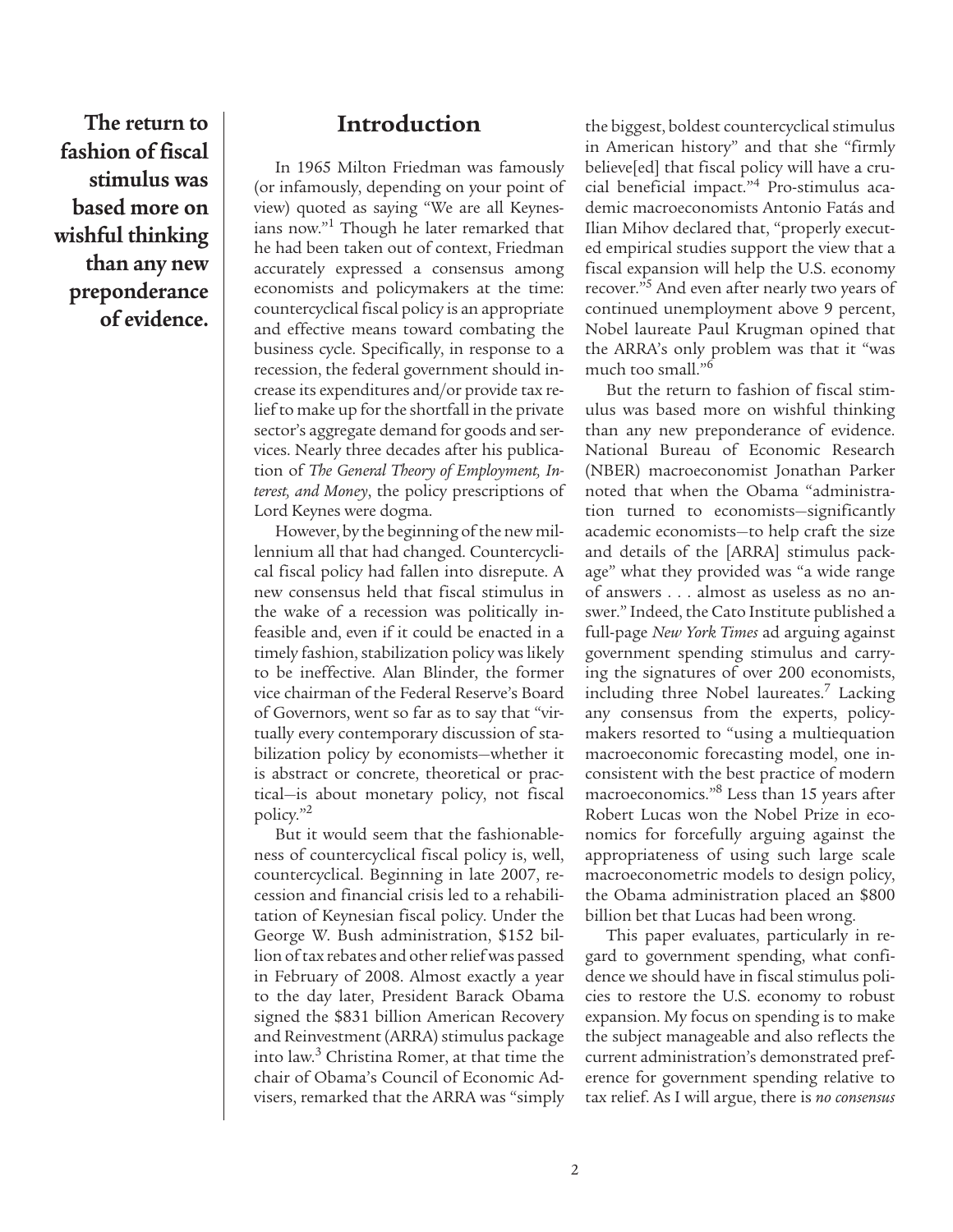*that fiscal stimulus spending is at all effective*. Indeed, while one can find studies to support almost any position in the policy debate, the most compelling efforts to isolate exogenous changes in government spending and estimate their effect on gross domestic product (GDP) report that each additional dollar of stimulus yields less than one additional dollar in total GDP. In the terminology of economists: *the government spending multiplier is significantly less than one*. Increases in government expenditures are associated with decreases in private spending. The net change in total expenditures, then, falls short of the fiscal stimulus itself.

The debate over the appropriateness of Keynesian stimulus spending is ongoing, and the potential consequences are large. Despite virtually no prima facie evidence that the ARRA has been effective in restoring robust economic growth and full employment, the Obama administration is prepared to roll the dice again. Since September of 2011, the administration has been advocating an additional \$447 billion of stimulus—about half of which would be new government expenditures—under the proposed "American Jobs Act."9 With the U.S. federal government debt already standing at more than 70 percent of our GDP, we should demand critical evaluation of such a proposal from our policymakers.

In what follows I begin by putting recent fiscal stimulus spending in quantitative perspective relative to recent U.S. history. At least relative to recent U.S. experience, the ARRA was a very large spending package. Next, I discuss the intuition behind the concept of a government spending multiplier. Deciding on the appropriateness of fiscal stimulus hinges on estimating the size of this multiplier using U.S. data. I then discuss the problems involved in estimating the government spending multiplier. I review the existing estimates and conclude that while a wide range of estimates exist, the most plausible of those are significantly less than one. Last, I note that even advocates of fiscal stimulus, such as Fatás and Mihov, admit that the long-run consequences for the national debt are often dire. Indeed, the findings of their own academic research suggest that the long-run costs are ominous. It is for these (negative) consequences that we truly have consensus amongst macroeconomists.

# **Recent Fiscal Stimulus in Perspective**

Paul Krugman criticized the ARRA, and in particular its government spending component, for not being "big enough to do the job."<sup>10</sup> This certainly could be true and it cannot simply be dismissed. What I argue here is that, relative to recent U.S. experience, the new government spending initiated by the ARRA was quite large. This cannot rule out the possibility that countercyclical responses of U.S. government spending have been *in general* too small. However, it does move the discussion toward something more concrete than the otherwise vague characterizations of "too big" or "too small."

Figure 1 plots the quarterly percentage deviations of real (i.e., inflation-adjusted) U.S. federal government expenditures from their trend values. The basic data are 1947 to 2012, and a Hodrick–Prescott filter was used to compute a smoothly evolving trend.<sup>11</sup> To lend some historical perspective, vertical lines indicate the NBER beginning-of-recession dates and shaded areas correspond to the Korean War years as well as years of major U.S. involvement in the Vietnam War. A horizontal line at just over 40 percent corresponds to the peak deviation in the wake of the post-2008 fiscal stimulus policies. Outside of the large and positive deviations in federal spending during buildups for major military efforts, the increased spending that peaks in 2010 is extraordinary. Nothing like it has been previously seen during peacetime.

Additional perspective based on nonmilitary federal government expenditures is given in Figure 2. The ratio of federal nonmili**The government spending multiplier is significantly less than one.**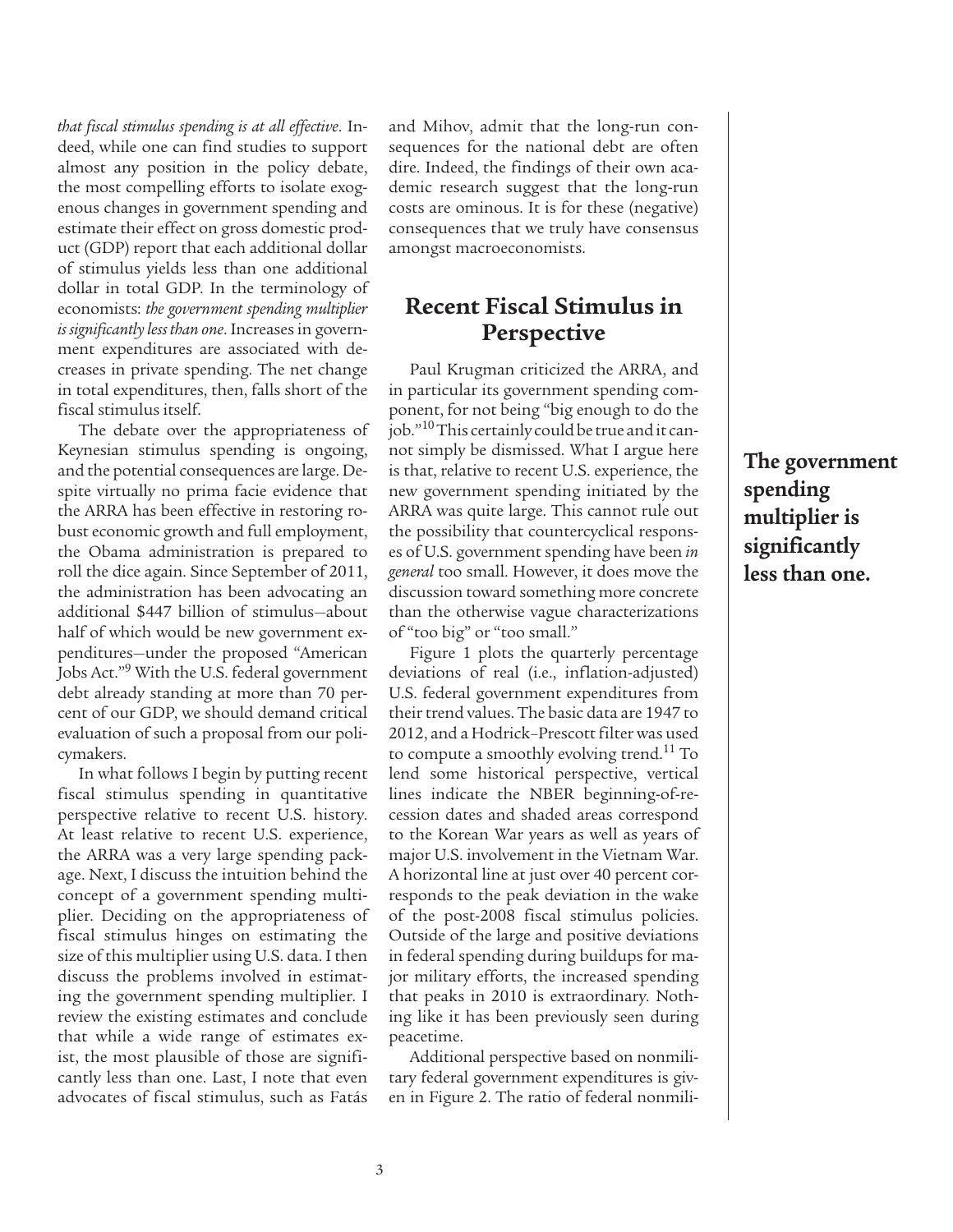**Figure 1 Deviations of Real Federal Government Expenditures from Trend, 1947–2012**



Source: U.S. Bureau of Economic Analysis. The federal component of government consumption expenditures, in billions of seasonally adjusted chained 2005 U.S. dollars. Observations are quarterly but stated at annual rates. Federal expenditures are detrended using the filter provided by Robert J. Hodrick and Edward C. Prescott, "Postwar U.S. Business Cycles: An Empirical Investigation," *Journal of Money, Credit and Banking* 29, no. 2 (February 1997): 1–16. The smoothing parameter value is set according to Morten O. Ravn and Harald Uhlig, "On Adjusting the Hodrick-Prescott Filter for the Frequency of Observations," *Review of Economics and Statistics* 84, no. 5 (May 2002): 371–76. Shaded areas mark the Korean War and major U.S. involvement in the Vietnam War. Vertical lines mark National Bureau of Economic Research beginning-of-recession dates.

tary expenditures to GDP is plotted, again on a quarterly basis, from 1947 to 2012. The Korean War and Vietnam War eras are again shaded; a vertical line marks the beginning of the recent recession in the fourth quarter of 2007. The horizontal line in this case marks the 2010 peak of the series at over 2.7 percent of GDP. This is the highest since 1992. More important, measured from 2007, it is the largest single increase since the 1960s. In general, aside from the upward spike in 1992, nonmilitary expenditures as a percent of GDP had been trending downward since the 1970s. The ARRA and plans for additional federal stimulus, along with the looming entitlements associated with Obamacare may permanently reverse that trend.

From Figures 1 and 2 we can see that the fiscal stimulus in the wake of the Great Recession was remarkable. Federal government spending—even nonmilitary—has certainly been a larger share of the U.S. economy at times. However, in terms of fiscal stimulus policy what matters is the increase in expenditures. The federal government's fiscal response to the recession reversed basically all of the decreases in nondefense spending that had been achieved during the years of the Clinton administration and the "Contract with America" Congress.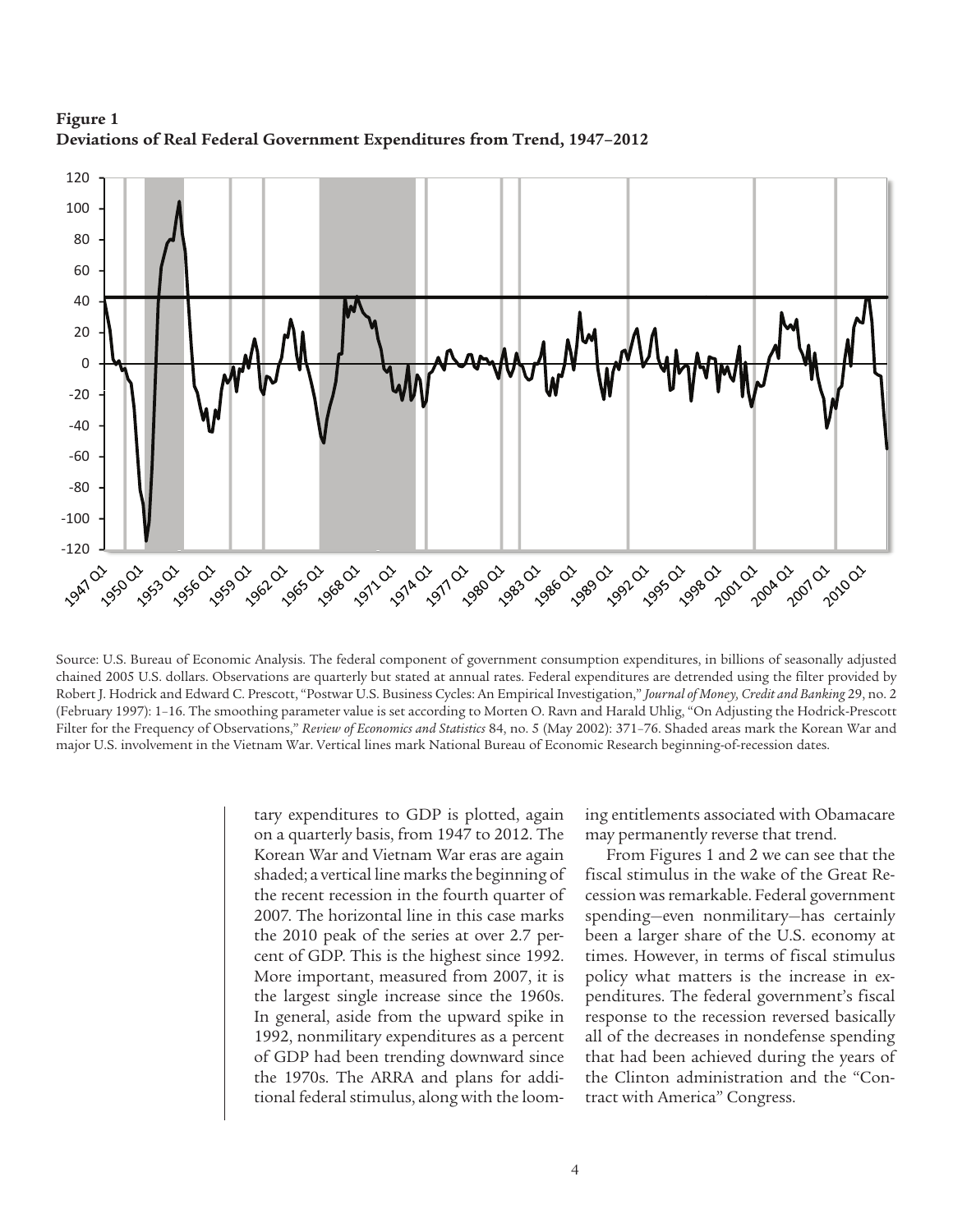

**Figure 2 Ratio of Federal Non-Military Expenditures to GDP, 1947–2012**

Source: U.S. Bureau of Economic Analysis. The federal component of government consumption expenditures minus national defense expenditures divided by real gross domestic product, in billions of seasonally adjusted chained 2005 U.S. dollars. Observations are quarterly but stated at annual rates. Shaded areas mark the Korean War and major U.S. involvement in the Vietnam War. Vertical line marks National Bureau of Economic Research beginning-of-recession date in the fourth quarter of 2007.

### **Fiscal Multipliers**

Of course, if you believe in the Keynesian model then a remarkable increase in government expenditures is precisely what the doctor ordered for the slumping U.S. economy. Furthermore, you hope that the effect on total spending in the economy is *even more remarkable* than the initial fiscal stimulus. The whole point of stimulus policy is to *stimulate* increases in total spending and incomes beyond the size of the stimulus package itself. In other words, the idea is for the initial injections into the economy to *multiply*. Whether the size of this effect—the *multiplier*—is large will depend on several factors, including individuals' marginal propensity to spend out of their incomes and their expectations of future tax liabilities, the extent to which deficit-financed government spending raises interest rates and crowds out private spending, and the amount of slack in the economy. These factors are not independent from one another. However, understanding each of their separate roles will facilitate thinking about why fiscal stimulus may or may not be effective.

Before considering each of the factors in turn, it will be helpful to place fiscal stimulus in the context of a simple framework. As would be common in an introductory macroeconomics course, think of an economy's total expenditures as the sum of three components: private consumption expenditures, private investment expenditures, and gov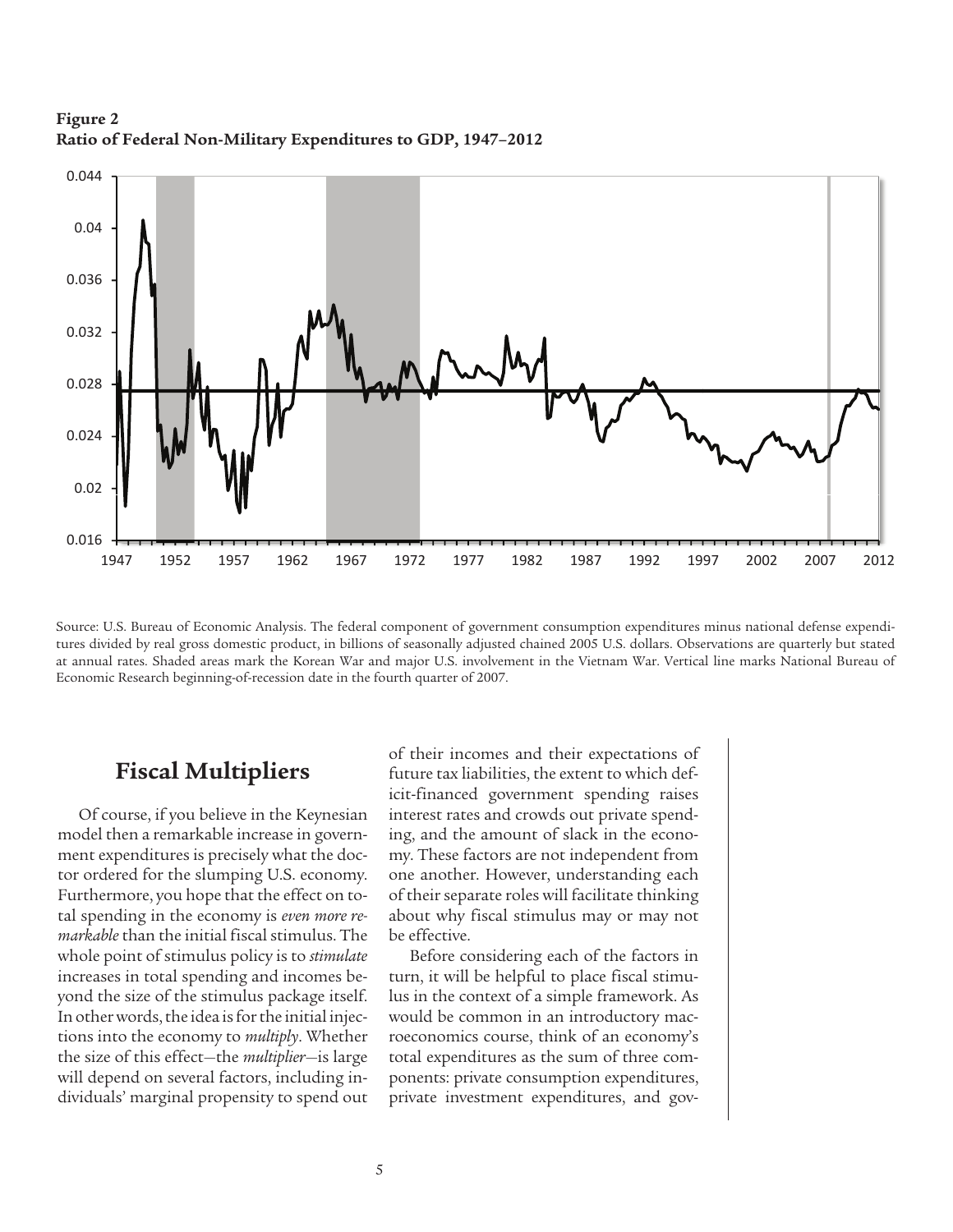ernment expenditures. There are also expenditures associated with the import of foreign goods and the export of our own goods to foreigners, but we can have a meaningful discussion of fiscal policy without considering them explicitly. None of the fundamental ideas and intuitions below would be changed by doing so, and focusing on consumption, investment, and government expenditures keeps it simple.

The choices by individuals and policymakers that result in consumption, investment, and government expenditures are collectively referred to as the economy's aggregate demand for goods and services. The point of fiscal stimulus is to provide initial increases to aggregate demand. This is why such a policy to combat the business cycle if often referred to as *aggregate demand management*. The initial increases in aggregate demand are either directly from policymakers increasing the amount of government expenditures, or indirectly from their decreasing taxes. In the latter case, by decreasing the amount of taxes collected from individuals and businesses in the economy, net (or disposable) private incomes are higher. The hope is that individuals and businesses, finding themselves with more of their incomes and profits left over after paying taxes, increase their private consumption and investment expenditures.

Because the government has recourse to financial markets and can run deficits or (much less commonly in recent U.S. history) surpluses, a balanced-budget constraint is not binding when policymakers consider short-run fiscal policy changes. Policymakers can borrow to finance a deficit or use surplus revenues to buy financial assets (including the government's own outstanding debt).Therefore, increases or decreases in government spending and taxes can be contemplated and enacted independently of one another. For example, the ARRA provided for both increases in government spending and decreases in taxes. This, of course, would not have been possible if legislators were constrained by law or necessity to keep the federal government's budget balanced.

#### **The Marginal Propensity to Expend**

But the initial increases in expenditures need not be the whole story; indeed, they are almost certainly not. Any expenditure made in the economy generates income for some individuals. Those individuals then face a decision about what to do with the increase in their incomes. "To spend or not to spend?" That is the question. At the heart of multiplier effects, then, are individuals' marginal propensities to expend. The marginal propensity to expend is the percent of an additional (or marginal) dollar of income received that will be spent rather than saved.

Consider, for example, that the federal government undertakes a new highway maintenance program by spending \$10 million. Government spending (and aggregate demand) immediately increases by \$10 million. But when that money, it creates \$10 million in new income for asphalt sellers, road crews, etc. These recipients of new income can save all or some of it, and then spend the rest. What they spend leads to a further increase in aggregate demand through an increase in private consumption expenditures and/or investment expenditures. If, for example, the marginal propensity to spend is 0.8, then individuals spend 80 percent of their new income—in this case, \$8 million and save the rest. In turn, that \$8 million of new spending creates \$8 million of new income for other individuals. If a marginal propensity to spend of 0.8 is typical, these other individuals also spend 80 percent of their new incomes, or \$6.4 million. And the process continues as yet others receive the \$6.4 million as income. With each round of new income generated, the dollar value of new expenditures falls because some part of that income—in this example, 20 percent—is saved rather than spent.

If one wants to know, for a given marginal propensity to expend, the total amount of new expenditures that can result from an initial fiscal stimulus, a bit of simple math is helpful. Denote the typical American's marginal propensity to spend by *MPS*. We can define the government spending multiplier

**Increases or decreases in government spending and taxes can be contemplated and enacted independently of one another.**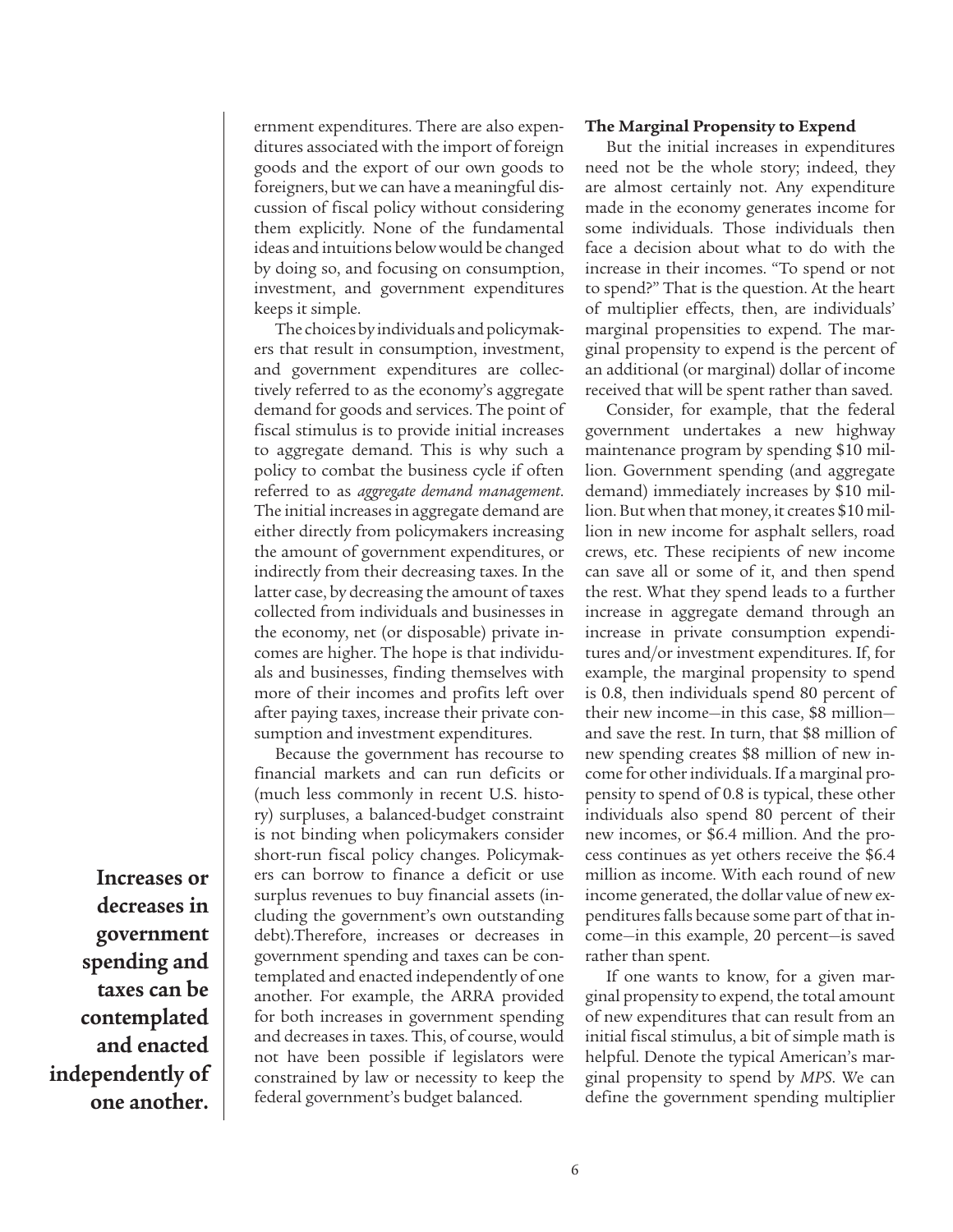as 1/(1−*MPS*). It is called a multiplier because it tells us by how much some initial amount of new government expenditures (*G*) can multiply in total new expenditures  $(\Delta Y)$ . The process described in the previous paragraph can be expressed mathematically as

$$
\Delta Y = (1/(1-MPS)) \times \Delta G.
$$

Plug in the initial stimulus  $(\Delta G)$  on the right hand side of the equation and, given people's tendency to spend out of additional income (*MPS*), one can easily solve for the total amount of new spending and incomes  $(\Delta Y)$ that can be generated.

Now, let's go back to our example where there is an initial stimulus in the form of \$10 million of new government spending on highway maintenance. If the *MPS* is 0.8 then the government spending multiplier is five. Each dollar of fiscal stimulus can yield \$5 of total increase in aggregate demand. A \$10 million highway maintenance program will result in \$50 million in total new expenditures and income. If, alternatively, the *MPS* is 0.9, then the multiplier is 10, and there is twice the bang for the stimulus buck. Intuitively, if at each round of the process, individuals spend a greater portion of their new incomes, then a greater portion of their new incomes subsequently becomes new income for additional individuals.

Note that for a given marginal propensity to expend, the government spending multiplier tells us how much a dollar of initial stimulus *can* yield in terms of total new expenditures; not necessarily how much it *will* yield. Most U.S. citizens spend more than 80 percent of the income that they receive. U.S. personal savings rates are actually quite low, so the marginal propensity to expend is likely to be quite high. However, not even the most ardent advocates of fiscal stimulus believe that the government spending multiplier is five or more. Typically, studies cited in support of fiscal stimulus report government spending multipliers above one but not more than two.12 A multiplier of two would correspond to a marginal propensity to spend of 0.5. Personal savings rates in the U.S. are nowhere near 50 percent, so for the empirical multiplier to be two or less there must be other factors associated with a stimulus that cause counteracting decreases in private consumption and investment expenditures.13 In other words, there must be other important considerations not included in the simple Keynesian model.

### **Expectations of Future Tax Liabilities and Ricardian Equivalence**

The federal government can certainly increase its expenditures beyond its revenues in the short run, but this does not mean that the bills will not come due. The government runs spending deficits by borrowing; it sells its treasury securities on financial markets to U.S. and foreign individuals. Those treasuries represent promises of future payments from the federal government (amounting to an outstanding total of about \$16 trillion as of late). The government will eventually have to raise revenue with a present value equal to those liabilities.

Macroeconomist Robert Barro put forth the argument in the 1970s that government spending multipliers will be close to zero precisely because when government runs a deficit, taxpayers will rationally add the value of that deficit to their expected future tax liabilities.14 In anticipation of having to make good on these liabilities, they increase their savings, which implies that they *decrease* their expenditures. If the decrease in private expenditures exactly matches the new government expenditures, then the negative and positive multiplier effects will exactly offset. The multiplier will be zero. For every deficitfinanced dollar of government expenditures, taxpayers hold a dollar back in anticipation of having to pay higher taxes in the future to retire the new government debt. In a reference to the classical economist David Ricardo, who in the 1800s discussed similar insights in relation to British war bonds, the hypothesis that taxpayers will internalize government's intertemporal budget constraint is called Ricardian equivalence.

**If the decrease in private expenditures exactly matches the new government expenditures, then the negative and positive multiplier effects will exactly offset. The multiplier will be zero.**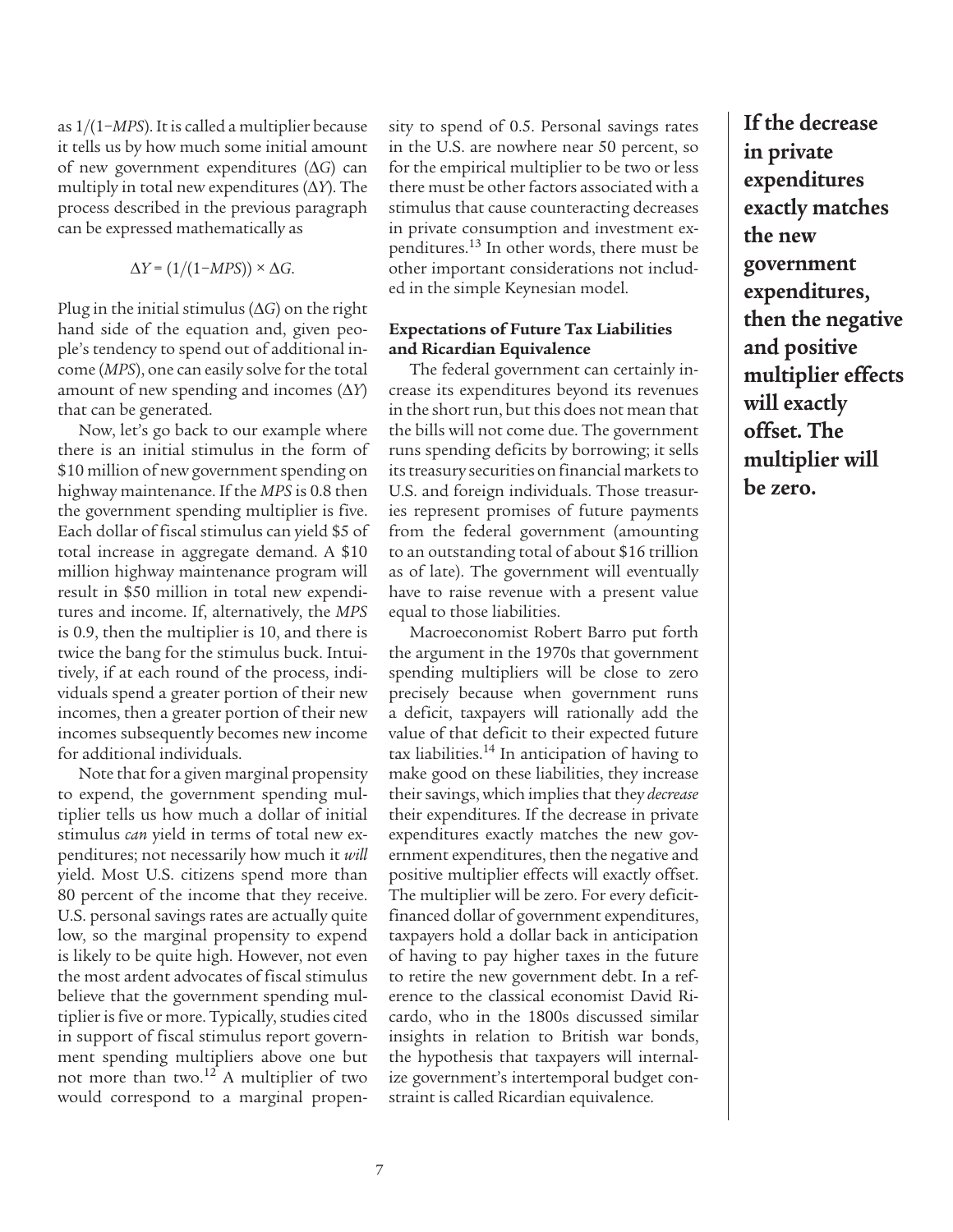**Political variables, such as U.S. House of Representatives committee memberships, were better predictors of funding levels from the stimulus.**

Just as even the most ardent advocates of Keynesian stimulus do not believe that the spending multiplier is five, not even Robert Barro claims that the short-run government spending multiplier is zero. A year after the ARRA, Barro stated that his best reading of the evidence and recent experience suggests a multiplier of 0.4 in the first year and 0.6 over two years.<sup>15</sup> A multiplier significantly less than one means that every \$1 of government stimulus buys the economy less than a \$1 increase in total income. If the spending multiplier is 0.6, for example, the ARRA's approximately \$500 billion in new spending bought only about \$300 billion in total new expenditures and income; if the multiplier is 0.4, only about \$200 billion. One doesn't need to be an economist to see how that's a raw deal.

#### **Crowding Out**

To believe that there may be spending deflators, rather than multipliers, associated with stimulus spending, one does not have to believe that U.S. citizens are experts on public finance, poring over Congressional Budget Office projections and forming rational expectations of their future tax liabilities. Largely one just has to believe that they respond to market prices and, in particular, market interest rates.

When the federal government pursues spending in excess of its current tax revenues, it has to turn to financial markets and compete with private borrowers for funds. The increased demand for funds will, all else equal, put upward pressure on interest rates, making borrowing more costly. By raising the cost to private borrowers—both individuals and businesses—government deficit spending tends to crowd out private investment expenditures and consumption expenditures that are sensitive to interest rates (e.g., car purchases).

Furthermore, higher costs of borrowing also mean higher returns to saving. As the government increases its demand for funds, this must be satisfied by increases in private savings. This also discourages private consumption expenditures.

#### **Targeting Stimulus to Where There's "Slack"**

Another factor upon which the effectiveness of fiscal stimulus depends is the amount of "slack" in the economy where it is targeted. This is acknowledged in the standard textbook exposition of the Keynesian model where fiscal policy is conceived of as shifting aggregate demand along the shortrun aggregate supply curve (SRAS) (Figure 3). The SRAS curve represents firms' willingness to produce various amounts of goods and services (*Y*) at various levels of prices (*P*). As the economy approaches full employment and its potential level of output, the slope of the SRAS curve increases, approaching vertical. This implies that when the economy is running on all cylinders increases in aggregate demand will largely translate into rising prices (inflation) rather than higher production. Alternatively, the flatter portion of SRAS represents levels of (*Y*) considerably below potential. There is considerable slack in terms of the available capital and labor, and increases in aggregate demand can prime the pump and bring those resources into use in production of good and services.

Obviously the ARRA was enacted during a time of considerable slack in the economy. Unemployment peaked at 10 percent in July of 2009 and remained (and remains) stubbornly above 8 percent. However, the recession did not hit all areas of the country equally. Considering the allocation of funds across U.S. states and based on available measures of slack (e.g., unemployment rates and state GDP levels), my own research with Russ Sobel indicates that the ARRA has not been consistently targeted to areas operating below potential. (Nor, for that matter, was it targeted to states where the marginal propensity to expend is particularly high.) Rather, political variables, such as U.S. House of Representatives committee memberships, were better predictors of funding levels from the stimulus. And the strongest and most robust predictor of a state's ARRA allocation is the ratio of a state's federal grants and payments to its federal taxes paid previous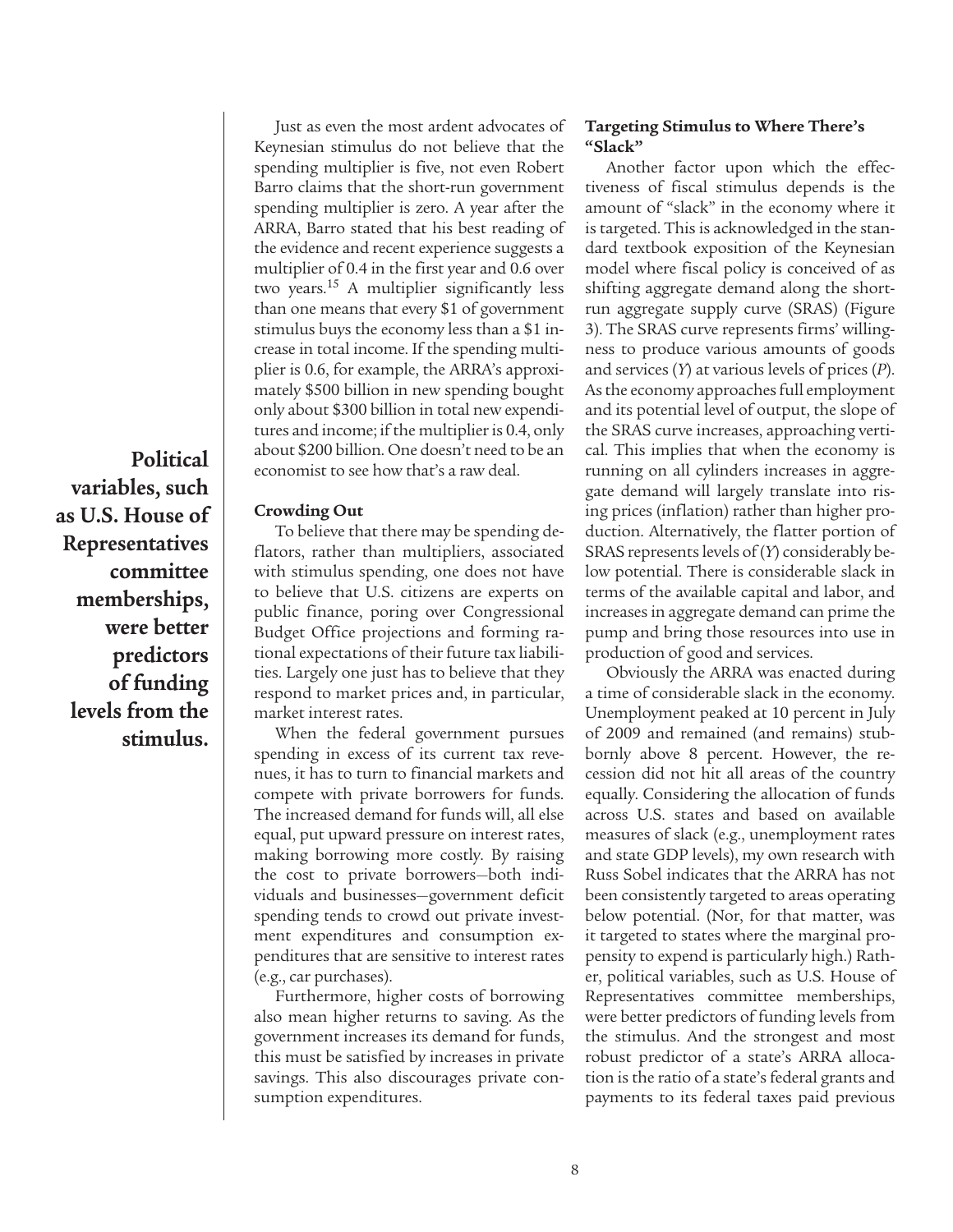#### **Figure 3**

**The Effect of Stimulus in the Keynesian SRAS/AD Mode Is Contingent on How Close the Economy Operates to Its Potential**



Source: Author's creation; standard aggregate supply/aggregate demand graph.

to the stimulus. In other words, states that previously captured large amounts of federal funds also managed to capture larger portions of the ARRA stimulus.16

While my research with Sobel does not speak directly to the effectiveness of fiscal stimulus, it serves as a reminder that fiscal policy is never a matter of simply increasing spending or decreasing taxes. In the real economy, stimulus packages are products of the political process and objects of the standard rent-seeking games that politicians and special interests play. This not only brings into question whether stimulus spending will be well-targeted to areas of slack in the economy. It should also lead us to question

the non-stimulus value of the investments that are being made and services that are being provided. Even if a rush to find "shovelready" projects does not itself lead to unwise expenditures, the political competition to capture funds and please constituents is likely to.

# **The (Lack of) Evidence**

Finally we come to the big question: Does Keynesian fiscal stimulus actually work? Is the spending multiplier greater than one? My own reading of the literature draws five general conclusions:

**In the real economy, stimulus packages are products of the political process.**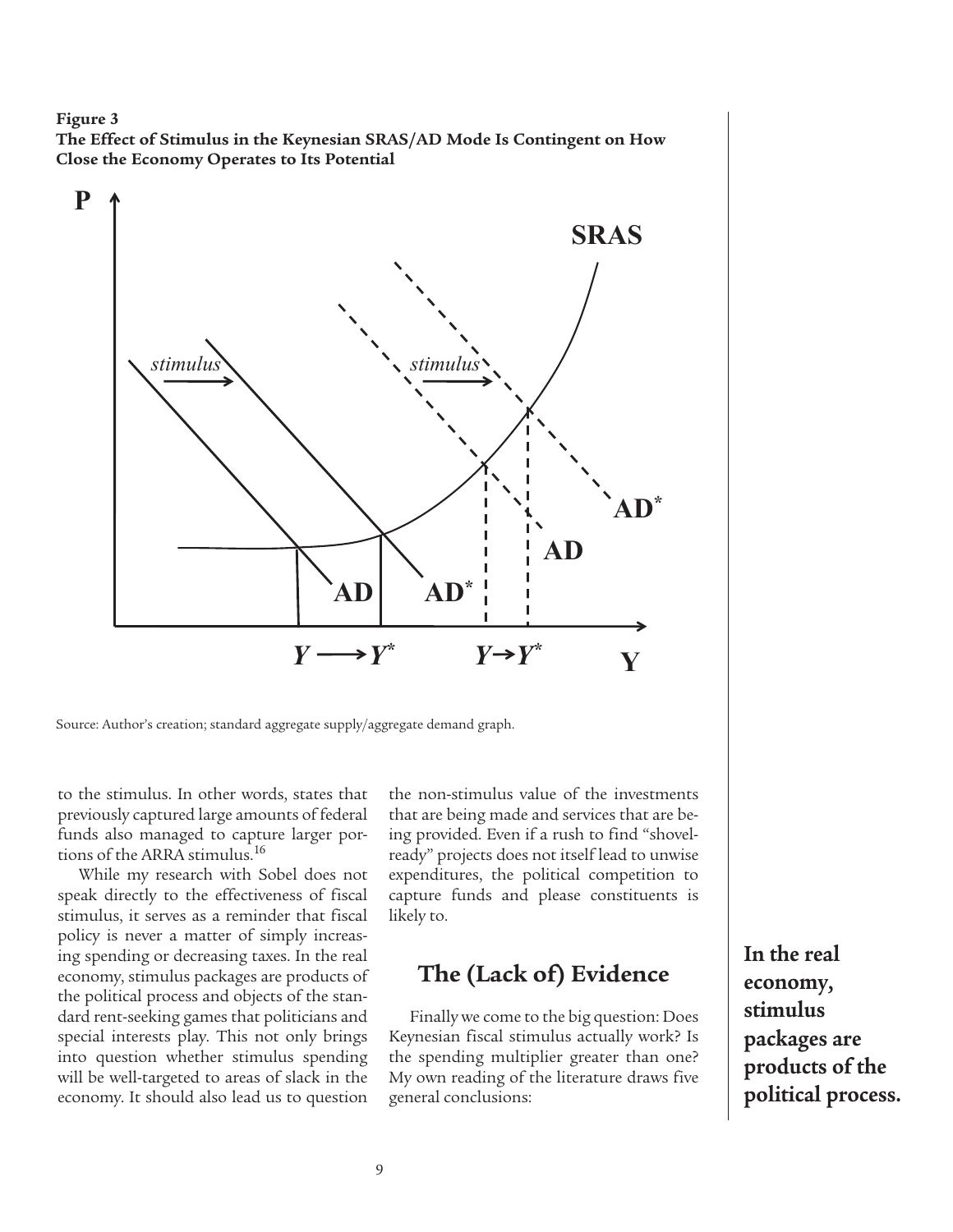**Even though the U.S. economy has not roared back following the American Recovery and Reinvestment Act, one might argue that it would be doing far worse now had it not been for the federal stimulus spending.**

- **●** There are numerous studies finding that the U.S. government spending multiplier is greater than one; there are also numerous studies finding that it is less than one.
- **●** The primary challenge tackled by all of these studies is to identify exogenous changes in government spending and then trace out their effects on total spending over time.
- **●** The results are very sensitive to how these exogenous government spending changes (or shocks) are identified.
- **●** The most plausible identification strategies—based on increases in government spending associated with military buildups—result in multiplier estimates that are less than one.
- **●** Even researchers who report large spending multipliers acknowledge that the long-run costs of deficit-financed fiscal stimulus are likely to be large.

At best, our confidence in the effectiveness of fiscal stimulus should be small relative to the price tags attached to a package like the ARRA. At worst, I will argue contra Antonio Fatás and Ilian Mihov that studies with the greatest claim to being properly executed suggest that a stimulus' bang is quite a bit smaller than its buck.

### **Identifying Exogenous Changes in Spending**

Even though the U.S. economy has not roared back following the ARRA, one might argue that it would be doing far worse now had it not been for the federal stimulus spending. Fiscal stimulus may get us a period of weak growth and employment in exchange for one where we plunge into a deep depression. Alternatively, if stimulus packages tend to be passed late in a recession—or after the recession has actually ended—then they will tend to be positively correlated with growth and rising employment. In either case, we will not be getting a clear picture of the macroeconomic effects of the stimulus itself.

Both of the above scenarios arise because fiscal stimulus is what economists refer to as an endogenous event. Stimulus funds do not randomly fall onto the economy like so much manna from heaven. Rather, they are the result of legislation that is designed because of and in response to macroeconomic conditions. We cannot just look at subsequent economic events and determine that they were caused by a stimulus, because a stimulus is itself caused by the unfolding chain of economic events.

What researchers would like to identify are exogenous changes in government spending—changes that were not caused by unfolding events in the economy. Economists refer to such changes as shocks since they arise from outside of the specific system of variables that one wants to analyze. Tracing out the effects of such shocks to government spending is the ideal way to estimate the government spending multiplier. But identifying such shocks is easier said than done. Fiscal stimulus is countercyclical policy; it is pretty much by definition endogenous to the business cycle, and so are variations in spending associated with automatic stabilizers such as unemployment insurance that, by design, increase their payments when economic activity falls. Other legislated changes in government spending are also generally influenced by economic conditions.

Economists who study the effects of fiscal stimulus have addressed this challenging problem using one of two approaches (or a combination of the two). The first approach involves the estimation of structural vector autoregressions (SVARs). A vector autoregression (VAR) is a system of equations that describes how certain economic variables (e.g., GDP and government spending) evolve over time and affect one another. In regard to the government spending multiplier, a researcher will be interested in using macroeconomic data to estimate a VAR and quantify the effects of a shock to government spending on GDP over time.

The challenge in working with VARs is to identify the shocks (or exogenous changes)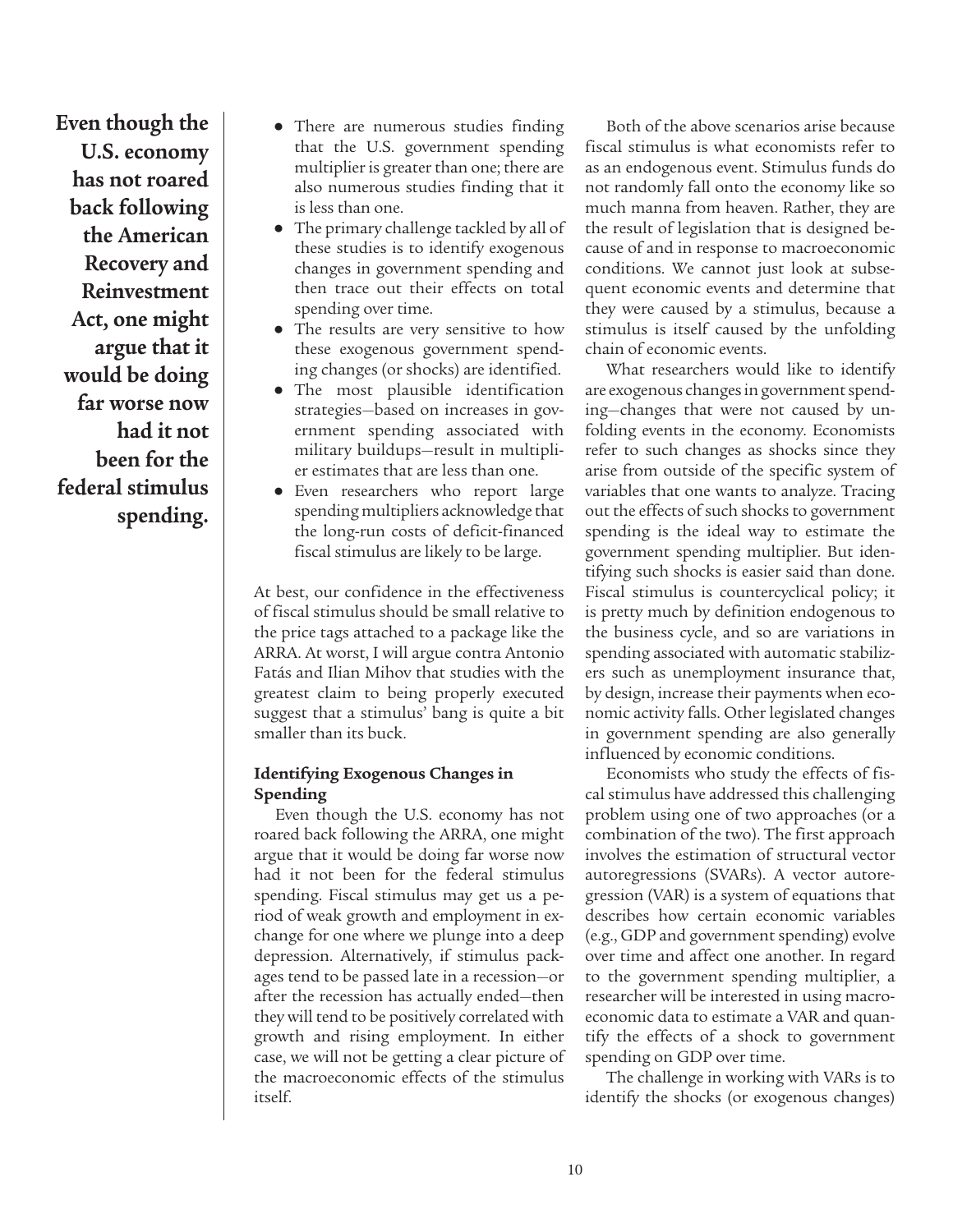to government spending. A researcher cannot simply examine all changes to government spending. Many of those spending changes will be the result of (at least in part) changes in economic activity. To the extent that the government spending changes are associated with changes in GDP over time, the researcher will be unable to tell to what extent those GDP changes are caused by the government spending rather than merely associated with previous changes in economic activity. The researcher wants to identify exogenous shocks to government spending so that he or she can be confident that the estimated effects on GDP are the result of the stimulus.

To solve this identification problem, a researcher must impose additional structure on the VAR (hence, an SVAR). A common strategy is to order the shocks of the different variables included in the SVAR. Specifically, a researcher will assume that shocks to government spending can affect economic activity and GDP immediately, but not vice versa. The technical details about the estimation of SVARs would be inappropriate here, but a simple example is provided in the appendix of this paper for the interested reader. What is important to note is that the results of estimating a SVAR are very sensitive to the particular ordering that one assumes.

As means of illustration, I estimated a simple bivariate SVAR in U.S. real GDP and federal government spending. I included both variables in equations containing six lagged values of each. The data I used to estimate the system is quarterly data for both GDP and government expenditures from 1947 Q3 through 2012 Q1, and I took the natural logs of both series, as is standard in most studies. Figure 4 presents the resulting *impulse responses* of U.S. real GDP to a federal government spending shock. An impulse response plots how a shock to one variable affects another variable in the system over time. The impulse response in panel (a) is computed assuming that government spending is ordered first; the one in panel (b) is computed assuming, instead, that real GDP is ordered first. The difference is like night versus day. In panel (a), a shock to government spending has positive effects on GDP for a full year. In panel (b), the effect of a federal spending shock on GDP is immediately zero and then actually turns negative after another quarter passes.

Numerous papers estimating the government spending multiplier using U.S. data employ a SVAR approach based on the ordering and placement of other restrictions on the shocks. For example, papers by Antonio Fatás and Ilian Mihov in 2001and Olivier Blanchard and Roberto Perotti in 2002 assume that government spending is "predetermined with respect to macroeconomic shocks." In other words, the shock to government spending is ordered first; in a given quarter only it, and not exogenous changes to GDP, will increase or decrease government spending. This is precisely the type of assumption that I made in computing the panel (a) impulse response where GDP responds positively to a government spending shock. According to Fatás and Mihov, this assumption is a "plausible, but unfortunately untestable hypothesis."<sup>17</sup> They report that the U.S. government spending multiplier is greater than one. A 2007 paper by macroeconomists Jordí Gali, Javier Vallés, and J. David López-Salido echoed these earlier findings, reporting that the government spending multiplier reaches 1.74 two years after a spending shock.18

My own little SVAR analysis (Figure 4) is a naive one and, admittedly, does little justice to the published studies by other scholars. For instance, other variables in addition to government spending and GDP should be included in any serious study of the effects of fiscal stimulus. However, my simple example highlights the point I wish to make here: the results are very sensitive to the structure that one chooses to impose on the SVAR. And while the predetermined nature of government spending certainly is untestable, there are reasons to doubt whether or not it is really all that plausible. First and

**The results of estimating a structural vector autoregression are very sensitive to the particular ordering that one assumes.**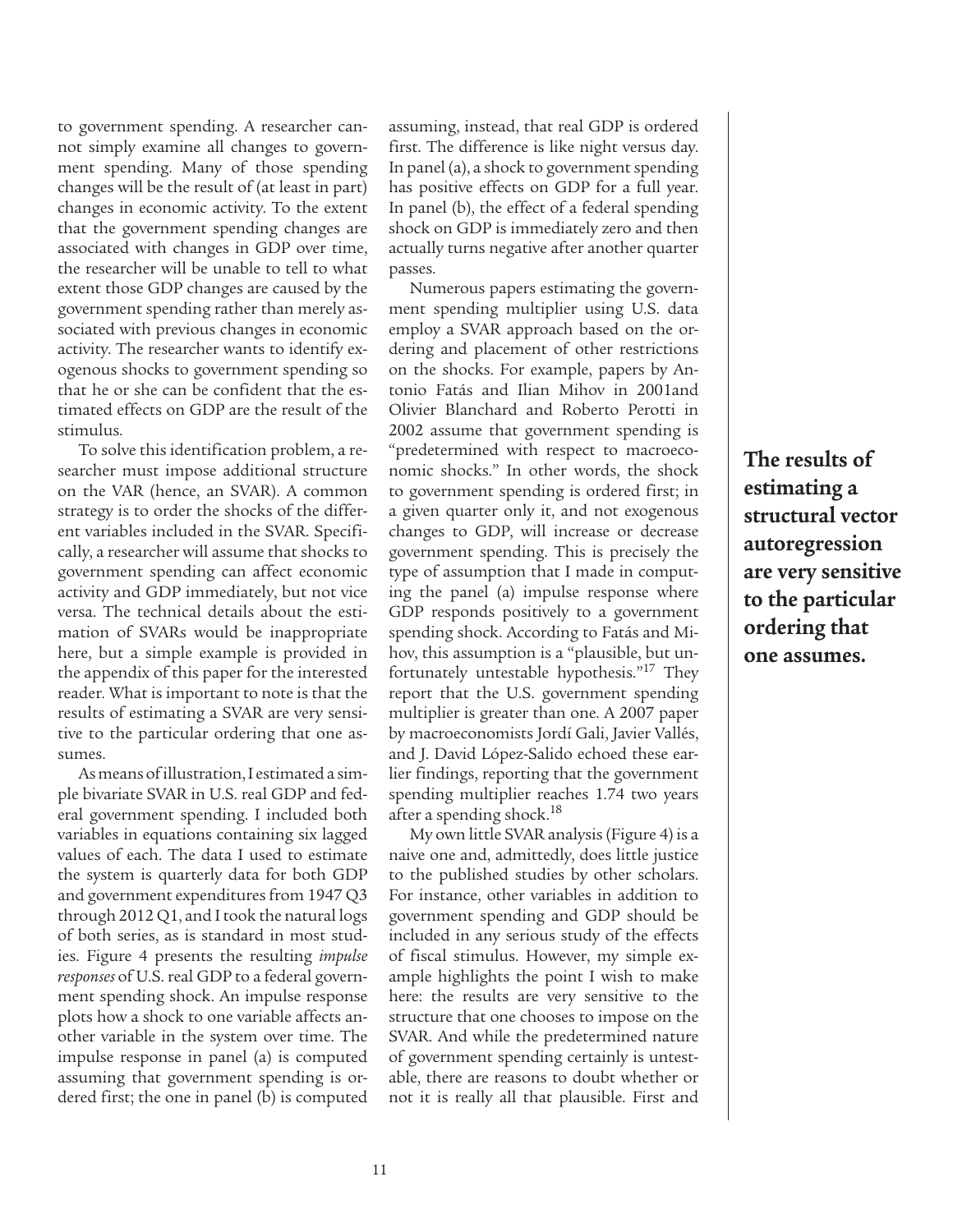

Source: Source: Author's calculations.

Note: Both impulse responses are based on a VAR incorporating quarterly real GDP and federal government expenditures from the BEA for 1948 Q3 to 2012 Q1. Six are lags are assumed for each equation and natural logs are taken of each variable. In the left panel (a) federal spending is ordered prior to real GDP; in the right panel (b) real GDP is ordered first. Depending on which restriction is assumed, the estimated response of real GDP to a federal spending shock is (a) positive for an entire year or (b) always negative. The vertical axis measures the change in the natural log of real GDP to a standard deviation innovation to the natural log of federal government expenditures.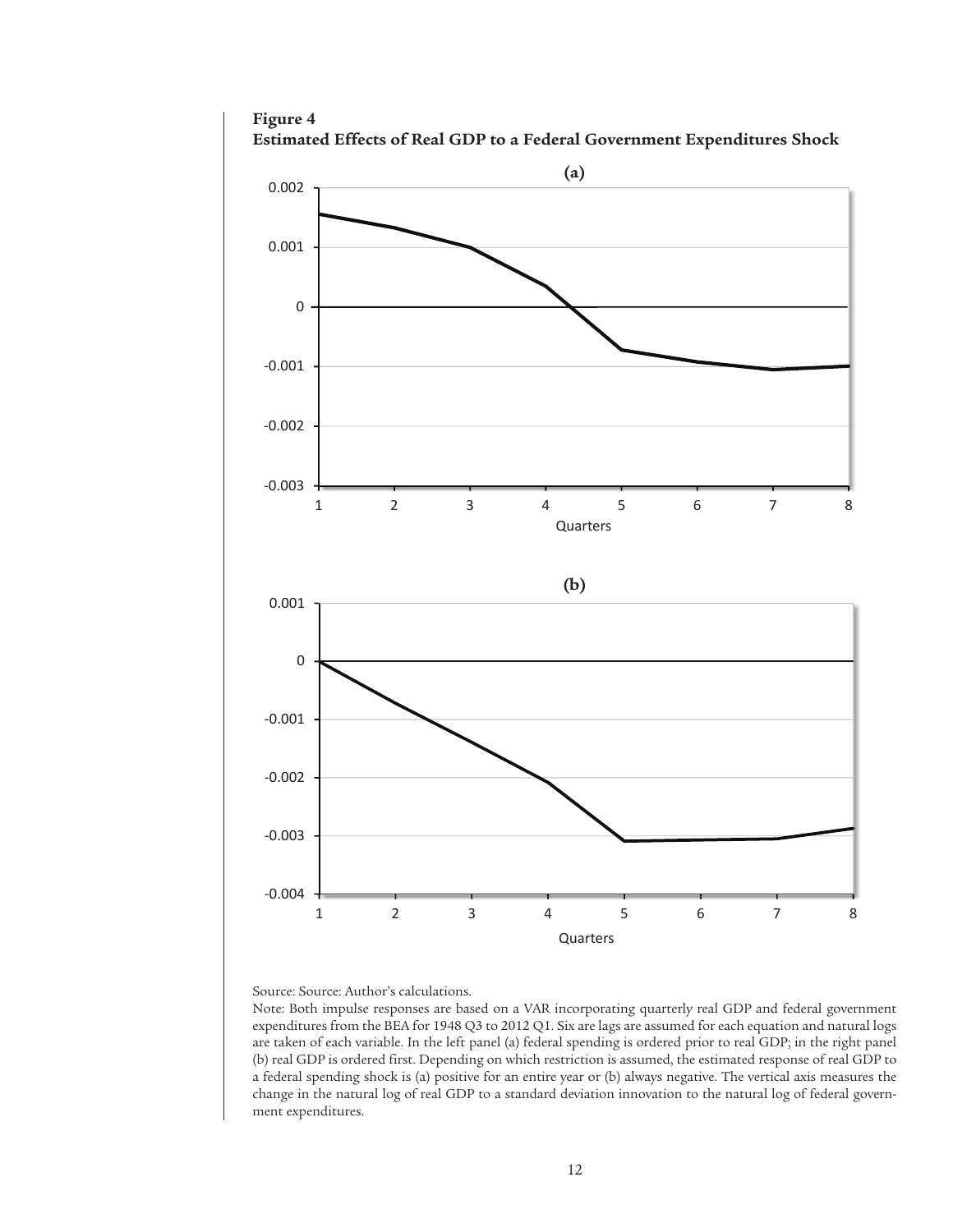foremost, it assumes that policymakers have a lack of access to, or an ignorance of, economic data that are being collected throughout a given quarter. (This seems especially implausible when using data samples that overlap the Internet age.) Also, in any SVAR study there are numerous variables associated with economic activity that are left out of the analysis. If those variables affect both GDP and policymakers' behavior in a given time period, then shocks that are identified as directly occurring to GDP may also affect government spending. For example, assume that economic conditions deteriorate in the European Union. This could certainly impinge on U.S. economic activity, and U.S. policymakers are cognizant of this; their legislative activities could then be directly influenced by the overseas developments.

When researchers abandon the predetermined government spending assumption in favor of alternative identification strategies, the results are drastically different. For example, in a 2009 paper Andrew Mountford and Harald Uhlig identified government spending shocks as being associated with increases in spending for at least a year and business cycle shocks as ones that caused government revenue, GDP, consumption, and investment to move in the same direction. They report a U.S. government spending multiplier of merely 0.07 after two years.<sup>19</sup> (The largest effect that they report is in the first year, and even then, the spending multiplier is only 0.65.)

### **Evidence Based on Variation in Military Spending**

An alternative approach to identifying government spending shocks was pioneered by Valerie Ramey and Matthew Shapiro in a 1998 paper. They adopted a narrative approach and use historical accounts and contemporary *Business Week* stories to isolate episodes of post–World War II U.S. military buildups. As Ramey and Shapiro explain, "military buildups occur rapidly and unexpectedly, so they are naturally modeled as shocks[;] they are driven by imperatives of foreign policy. . . . [B]ecause they are driven by geopolitical shocks, military buildups are likely to be exogenous with respect to macroeconomic variables." 20

Researchers following the Ramey and Shapiro approach report modest spending multipliers. Furthermore, they find that private consumption expenditures tend to fall in the wake of a government spending shock.<sup>21</sup> In a 2008 paper, Valerie Ramey reports that the post–World War II U.S. spending multiplier is between 0.6 and  $0.8<sup>22</sup>$  Using the most generous estimate, this implies that for each \$1 of federal stimulus spending, \$0.20 of private expenditures is crowded out, and the total increase in GDP will be less than the new government expenditures. The least generous estimate implies that the total increase in GDP is only 60 percent of the new government expenditures.

The narrative approach based on military buildups is by no means a perfect identification strategy, but it is in at least two ways appealing relative to the SVAR approach. First, shocks to government spending become grounded in historical reality. They are not simply fluctuations in spending that are identified when an SVAR is estimated; they rather correspond to historical episodes where the motives of policymakers can be described, albeit imperfectly. Second, advocates of federal stimulus spending often express a "go big or go home" approach. Military buildups are large increases in government spending that are comparable to fiscal stimulus packages.

#### **In the Long Run We Are All in Debt**

The evidence on the size of the U.S. government spending multiplier is mixed, at best, and I have argued above that the most plausible evidence suggests a multiplier significantly less than one. Meanwhile, the severity of the long-term consequences of the ARRA seems clear. Figure 5 demonstrates the massive increase in federal government debt held by the public as a percent of U.S. GDP. In 2007 Q4, this ratio stood at about 0.36. By 2012 the federal debt was more than 70 per**Using the most generous estimate, this implies that for each \$1 of federal stimulus spending, \$0.20 of private expenditures is crowded out, and the total increase in GDP will be less than the new government expenditures.**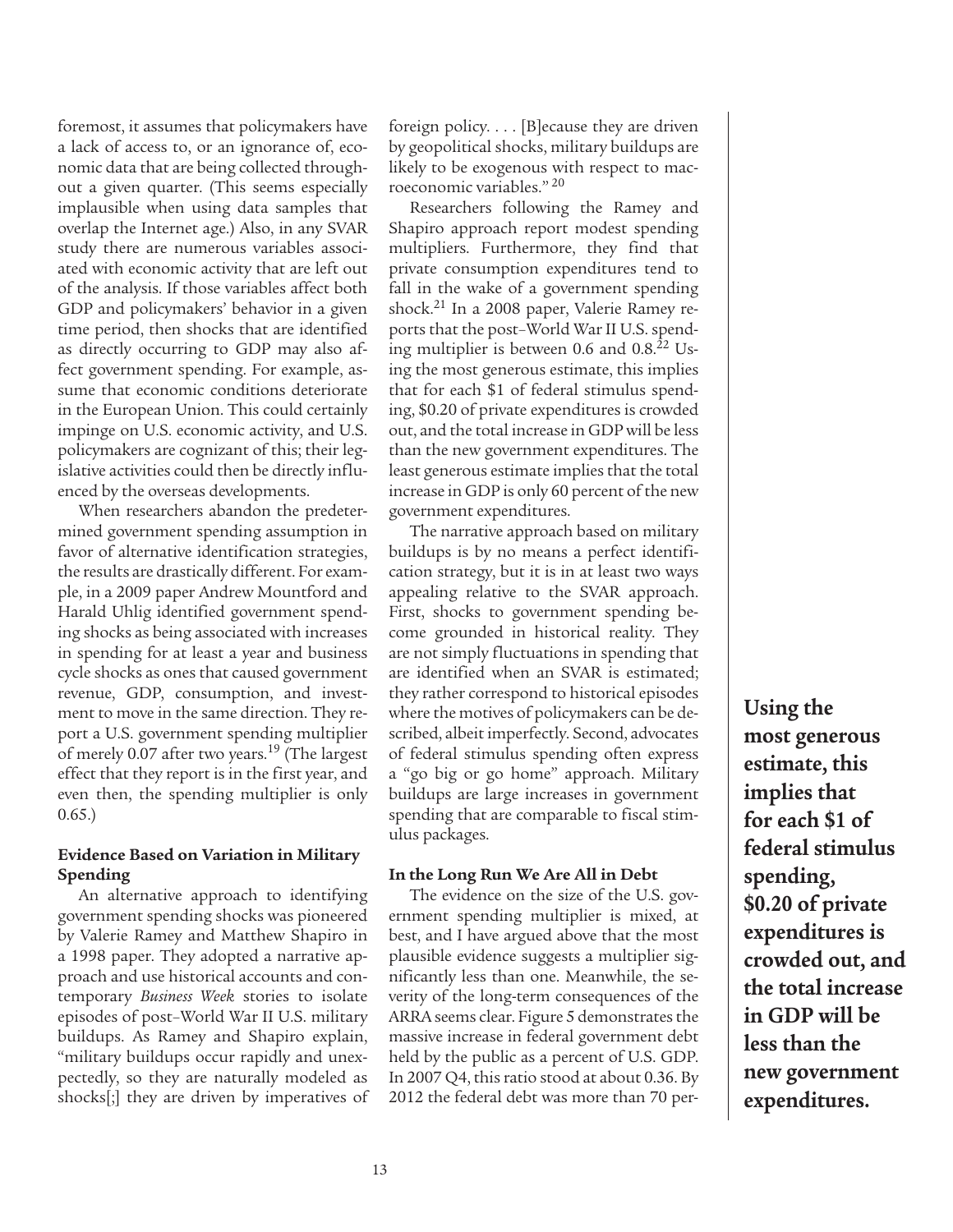**Figure 5 Ratio of Federal Debt Held by the Public to GDP, 1970–2012**



Source: Federal Reserve Bank of St. Louis Federal Reserve Economic Database, using federal debt held by the public divided by nominal GDP. Vertical line corresponds to 2007 Q4, the beginning of the Great Recession according to National Bureau of Economic Research business cycle dates.

**Pro-stimulus economists Antonio Fatás and Ilian Mihov report that "governments that use fiscal policy aggressively induce significant macroeconomic instability."**

cent of the U.S. GDP. The debt-to-GDP ratio has almost doubled in less than five years; it has increased by more than 160 percent since 1970. The ARRA is clearly not the only cause of the debt explosion. For example, another important contributor is increasing Medicare expenditures. However, the \$800 billion plus ARRA has exacerbated the problem, as will any of the proposed subsequent stimulus spending.

Whatever its sources, all of this debt entails future tax liabilities. While some may doubt that U.S. citizens always internalize the federal government's long-run budget constraint, it is also hard to believe that such large and looming liabilities will not serve to dampen private economic activity. Furthermore, there is considerable uncertainty as to exactly how and when the necessary future revenues will be raised. Uncertainty is anathema to vibrant, future-oriented business activity.

Remarkably, in a 2003 study of data from 91 countries, pro-stimulus economists Antonio Fatás and Ilian Mihov report that "governments that use fiscal policy aggressively induce significant macroeconomic instability."23 Even more remarkably, looking back on that research in a 2009 paper titled "Why Fiscal Stimulus is Likely to Work," they state that "changes in fiscal policy, present and future, will create instability in the macroeconomic environment that can lead back to a lack of confidence, uncertainty and hurt investment and growth. . . . But our view is that the benefits of a well-executed short-term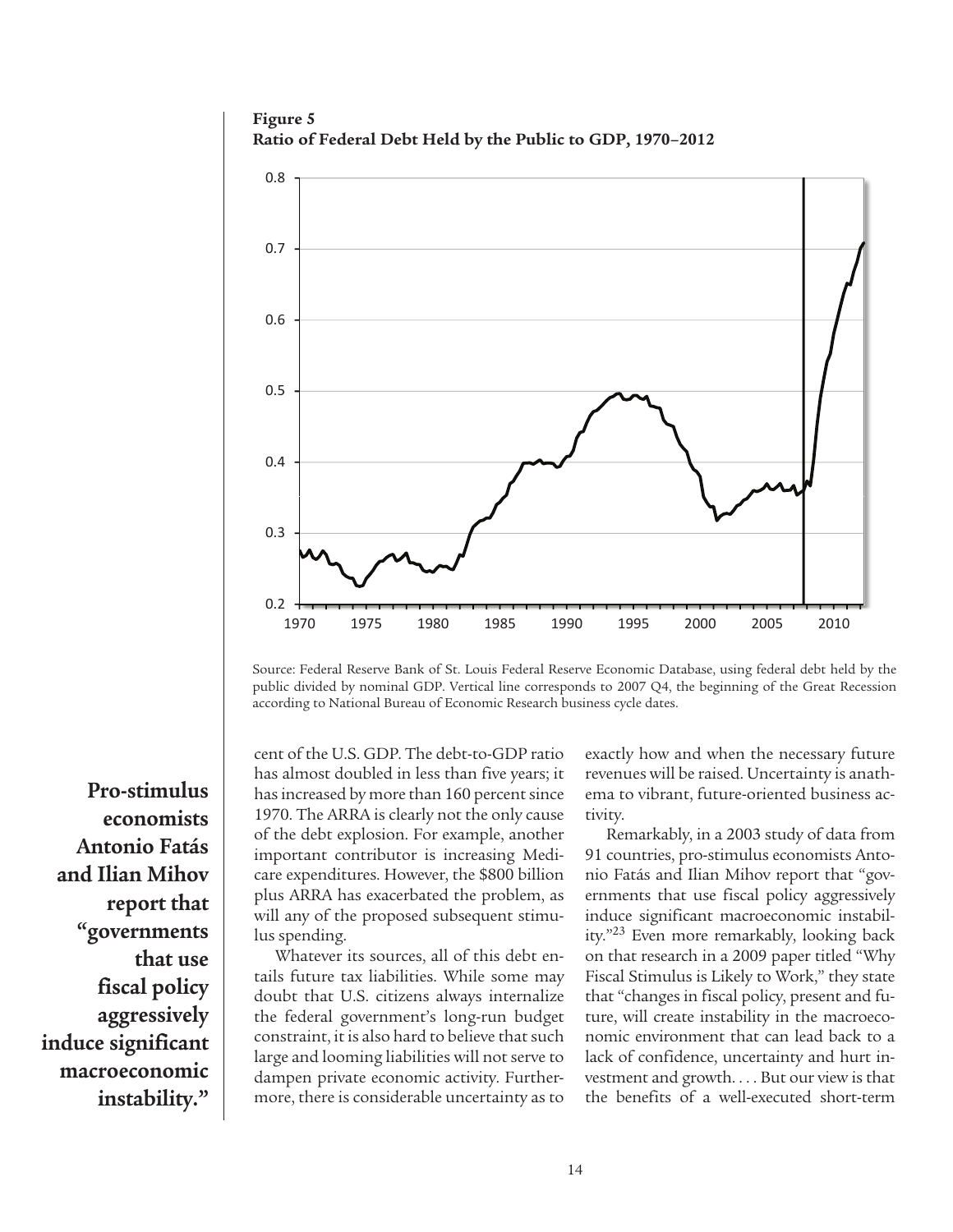fiscal stimulus are larger than the long-term costs."24 Their sanguinity concerning the size of the short-run government spending multiplier is unjustified given the existing evidence, especially given that no one seriously disputes the long-run burden that legislation like the ARRA places on the economy.

### **Conclusion**

Why in the world are we all Keynesians again? The stimulus spending of the American Recovery Reinvestment Act has been an apparent failure. The economy has not returned to a path of robust economic growth. Unemployment has remained stubbornly above 8 percent. Yet many pundits, policymakers, and academics continue to encourage additional increases in government spending. For some, like Nobel laureate Paul Krugman, the only problem with the ARRA is that even more than \$800 billion was simply not large enough. Their solution, therefore, is to argue for additional and larger stimulus packages.

But the evidence on the effectiveness of stimulus spending is weak. Studies finding a government spending multiplier greater than one typically rely on identifying government spending shocks by assuming that government spending does not respond to contemporaneous changes in economic activity. However, if that assumption is incorrect, then those researchers are attributing independent changes in GDP to changes in government spending. Data on underlying activity is readily available to policymakers within a given quarter. Also, factors such as changes in other countries' economic conditions can easily influence both domestic economic activity and fiscal policy decisions. For both reasons, the critical assumption of these studies is likely to be violated.

I have argued above that studies identifying shocks with the changes in government spending associated with U.S. military buildups are more plausible. These studies report government spending multipliers less than one. They find that private consumption expenditures fall in the wake of a shock. This is consistent with the insights of Robert Barro concerning Ricardian equivalence. Individuals in the economy internalize the government's intertemporal budget constraint. Responding to new future tax liabilities and higher interest rates, individuals offset new government spending, at least in part, by decreasing their own private expenditures.

In the above discussion, I have focused entirely on government spending as opposed to tax cuts. This is largely because both the ARRA and the policy proposals of the Obama administration moving forward have been based on the premise that the federal government can spend its way out of the economic malaise. Also, the same structural vector autoregression studies that report a government spending multiplier greater than one find that the U.S. tax multiplier is less than one. $25$ 

However, a 2010 paper by Christina Romer and David Romer reports a tax multiplier of nearly three.<sup>26</sup> Romer and Romer pursue a narrative approach to identifying tax shocks that is similar in spirit to Ramey and Shapiro's for identifying spending shocks. Romer and Romer utilize U.S. presidential speeches and congressional reports to provide evidence of tax changes that were not motivated by changes in macroeconomic conditions. (Given that Christina Romer is on record as an enthusiastic architect and proponent of the ARRA, it is interesting to note that the paper's discussion of its findings refers only to tax increases and their contractionary effects; never the possible stimulating effects of tax cuts.) To the extent that the narrative approach is more compelling than SVARs, Romer and Romer's evidence suggests that tax cuts are relatively more effective as fiscal stimulus than are government spending increases.

Stimulus packages like the ARRA come with staggering price tags, and even their proponents admit that they result in public debt burdens that are likely to dampen growth in the future and destabilize the

**The evidence on the effectiveness of stimulus spending is weak.**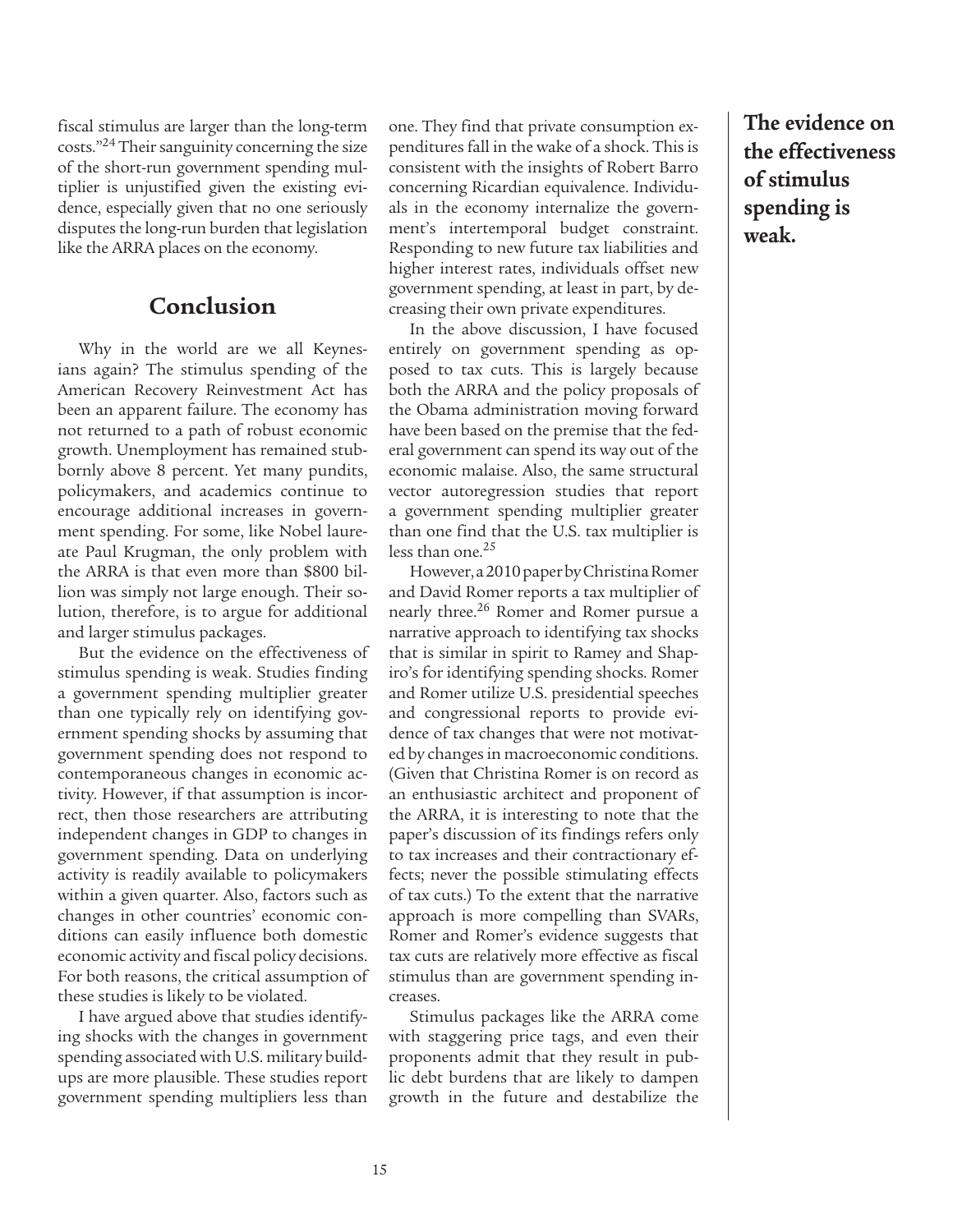**It is hard to justify stimulus spending packages in light of the almost certain and large long-run costs.**

macroeconomy. Given weak evidence of significant short-run benefits, it is hard to justify stimulus spending packages in light of the almost certain and large long-run costs. In September of 2011, the Obama administration advocated an additional \$447 billion of stimulus under the proposed "American Jobs Act." The large majority of this proposed legislation was blocked by House Republicans.<sup>27</sup> However, the continued stagnation of U.S. economic growth and employment, along with the reelection of President Obama, suggests that further stimulus spending could be on the horizon. With federal government debt already in excess of 70 percent of GDP, we should insist that our policymakers evaluate such proposals critically and, lacking solid evidence for their effectiveness, put the federal checkbook away.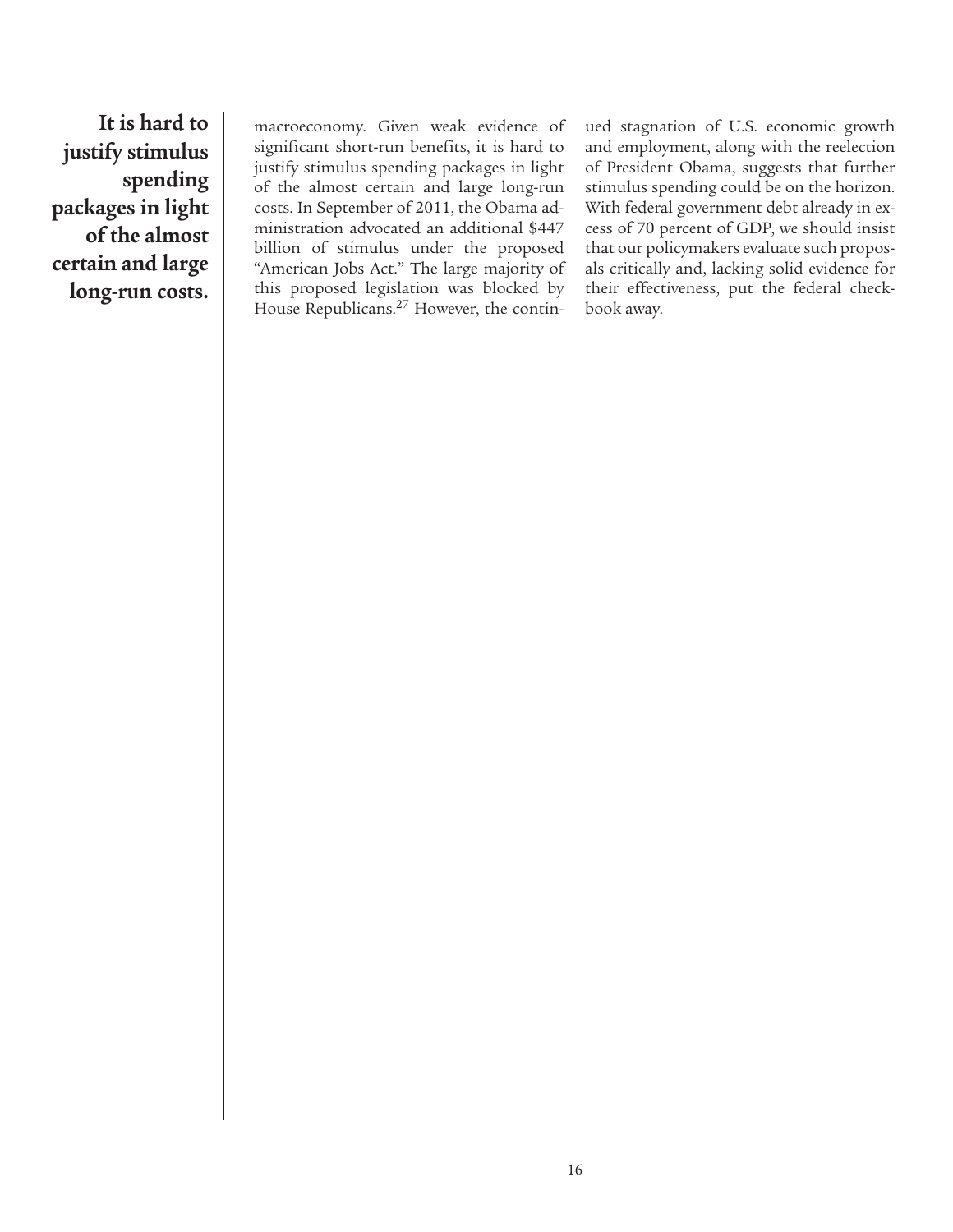# **Appendix: Details of a Simple VAR**

A simple two-variable VAR might take the form,

$$
GDP_{t} = \alpha_{0} + \alpha_{1} GDP_{t-1} + \alpha_{2} GDP_{t-1} + \alpha_{3} GOVT_{t-1} + \alpha_{4} GOVT_{t-2} + \varepsilon_{1,t}
$$
  
\n
$$
GOVT_{t} = \beta_{0} + \beta_{1} GDP_{t-1} + \beta_{2} GDP_{t-1} + \beta_{3} GOVT_{t-1} + \beta_{4} GOVT_{t-2} + \varepsilon_{2,t}
$$

where the *t* indexes time periods (say quarters) so that over time, policy *GOVT* affects economic activity *GDP* and the level of economic activity also affects policy.

A researcher wants to estimate the parameter values (i.e., the *α*s and the *β*s) to understand the patterns and magnitudes of those interactions. Then, to understand how a shock to *GOVT* affects the system, one has to first identify those shocks, and that involves imposing restrictions on the covariance structure between the components of the system's error terms, *ε*<sub>1,t</sub> and  $\varepsilon_{2,t}$ . The researcher presumes that the components of  $\varepsilon_{1,t}$  and  $\varepsilon_{2,t}$  are the shocks to both *GDP* and *GOVT*.

The simplest way to identify these underlying shocks is to assume a specific ordering of those shocks. Call the underlying shocks to *GDP* and *GOVT*, respectively, *υgdp,t* and *υgovt,t*. One ordering would assume that shocks to government spending can affect economic activity immediately, but not vice versa:

$$
\varepsilon_{1,t} = v_{gdp,t} + \theta v_{govt,t}
$$
 and  $\varepsilon_{2,t} = v_{govt,t}$ .

As assumed above, the shock to government spending *υgovt,t* has an impact on both the *GDP* and *GOVT* equation directly. The parameter *θ* determines how strongly a shock to *GOVT* initially impacts *GDP*. On the other hand, the shock to economic activity *υgdp,t* only enters the *GDP* equation directly and it affects *GOVT* only indirectly through its effect on *GDP* over time. Alternatively, one could order *GDP* first by assuming that  $\varepsilon_{1,t} = v_{gdp,t}$  and  $\varepsilon_{2,t} = v_{govt,t}$  + *θυgdp,t*.

In Figure 4 in the text, the panel (a) impulse response is computed based on the assumption that  $\varepsilon_{1,t} = v_{gdp,t} + \theta v_{gout,t}$  and  $\varepsilon_{2,t} = v_{gout,t}$ . The panel (b) impulse response is computed based on the assumption that  $\varepsilon_{1,t} = v_{gdp,t}$  and  $\varepsilon_{2,t} = v_{govt,t} + \theta v_{gdp,t}$ .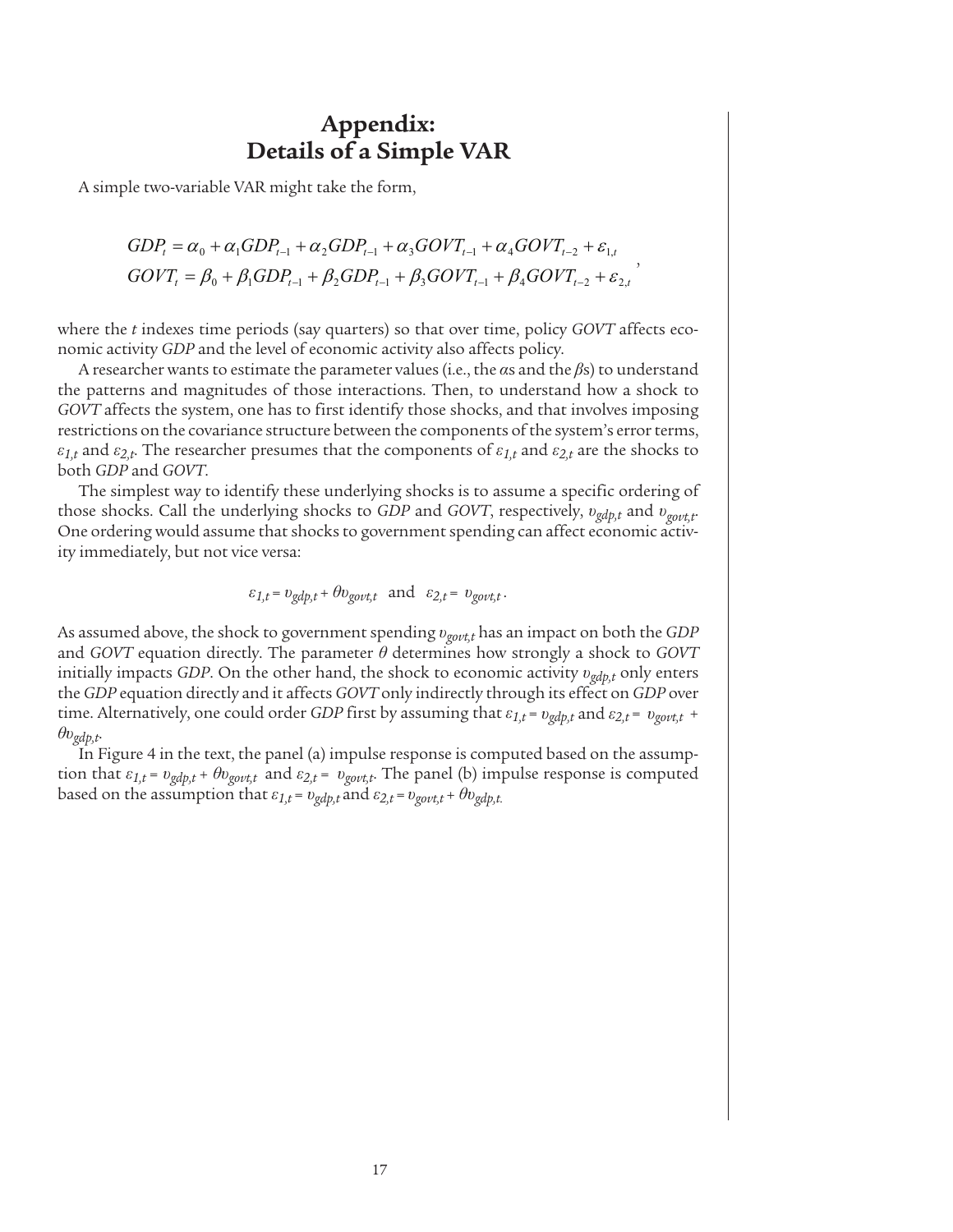### **Notes**

1. "The Economy: We are All Keynesians Now," *Time*, December 31, 1965.

2. Alan S. Blinder, "The Case Against Discretionary Fiscal Policy," CEPS Working Paper no. 100 (June 2004).

3. The original estimate of the total tax cuts and expenditure increases of the ARRA was \$787 billion. The Congressional Budget Office has since increased that estimate: http://www.cbo.gov/sites/ default/files/cbofiles/attachments/02-22-ARRA. pdf. In a September 16, 2012, *Washington Post* piece, Robert Samuelson also argued that "the true stimulus also includes subsequent tax cuts and spending increases plus 'automatic stabilizers.' These refer to the budget's tendency to swing into deficit during a recession because tax revenues fall and spending on unemployment benefits and other safety-net programs rise. Budget deficits broadly measure stimulus. From 2009 to 2012, they're about \$5.1 trillion." See Robert Samuelson, "Bernanke on the Brink," *Washington Post*, http://www.washington post.com/opinions/robert-j-samuelson-bernankeon-the-brink/2012/09/16/9c94a66c-fe93-11e1- 8adc-499661afe377\_story.html.

4. See Christina Romer's comments at the National Association of Business Economists' 25th annual Washington Economic Policy Conference, March 3, 2009, at http://www.whitehouse. gov/administration/eop/cea/speeches-testimony /03032009/.

5. Antonio Fatás and Ilian Mihov, "Why Fiscal Stimulus is Likely to Work," *International Finance*  12, no. 1 (Spring 2009): 70.

6. Paul Krugman, "Keynes Was Right," *New York Times*, http://www.nytimes.com/2011/12/30/op inion/keynes-was-right.html.

David Boaz, "Economists against the Stimulus," *Cato at Liberty* (blog), http://www.cato-at-lib erty.org/economists-against-the-stimulus/.

8. Jonathan A. Parker, "On Measuring the Effects of Fiscal Policy in Recessions," *Journal of Economic Literature* 49, no. 3 (September 2011): 704.

Janet Novack, "Obama Proposes \$447 Billion 'Jobs' Package," *Forbes*, http://www.forbes.com/ sites/janetnovack/2011/09/08/obama-proposes-447-billion-jobs-package/.

10. Paul Krugman, "The Conscience of a Liberal," *New York Times*, http://krugman.blogs.nytimes.com /2011/09/05/on-the-inadequacy-of-the-stimulus/.

11. The Hodrick-Prescott filter is a popular

method for fitting a smooth trend through macroeconomic data. See Robert J. Hodrick and Edward C. Prescott, "Postwar U.S. Business Cycles: Am Empirical Investigation," *Journal of Money, Credit, and Banking* 29, no. 1 (February 1997):  $1 - 16$ .

12. For example, see Antonio Fatás and Ilian Mihov, "The Effects of Fiscal Policy on Consumption and Employment: Theory and Evidence," CEPR Discussion Paper no. 2760 (April 2001); and Olivier Blanchard and Roberto Perotti, "An Empirical Characterization of the Dynamic Effects of Changes in Government Spending and Taxes on Output," *Quarterly Journal of Economics* 117, no. 4 (November 2002): 1329–68.

13. Strictly speaking, looking at data on personal savings rates indicates (the inverse of) Americans' *average* propensity to expend; not their *marginal* propensity to expend. But the difference between observed savings rates and the marginal propensity to expend necessary to imply a multiplier of two (or less) is too large to not suggest other factors that must be taken into account.

14. Robert J. Barro, "Are Government Bonds Net Wealth?" *Journal of Political Economy* 82, no. 6 (November–December 1974): 1095–117.

15. Robert J. Barro, "The Stimulus Evidence One Year On," *Wall Street Journal*, February 23, 2010, http://scholar.harvard.edu/barro/files/wsj\_ 10\_0223\_stimuluspackage.pdf.

16. Andrew T. Young and Russell S. Sobel, "Recovery and Reinvestment Act Spending at the State Level: Keynesian Stimulus or Distributive Politics," *Public Choice* (forthcoming).

17. See Olivier Blanchard and Roberto Perotti, "An Empirical Characterization of Changes in Government Spending and Taxes on Output," *Quarterly Journal of Economics* 117, no. 4 (November 2002): 1329–68; and Antonio Fatás and Ilian Mihov, "The Effects of Fiscal Policy on Consumption and Employment: Theory and Evidence, CEPR Discussion Papers no. 2760 (April 2001). The quotes are from Fatás and Mihov, p. 6.

18. Jordí Gali, Javier Vallés, and J. David López-Salido, "Understanding the Effects of Government Consumption Spending on Consumption," *Journal of the European Economic Association* 5, no. 4 (March 2007): 227–70.

19. See Andrew Mountford and Harald Uhlig, "What Are the Effects of Fiscal Policy Shocks?" *Journal of Applied Econometrics* 24, no. 6 (April 2009): 960–92.

20. Valerie A. Ramey and Matthew D. Shapiro,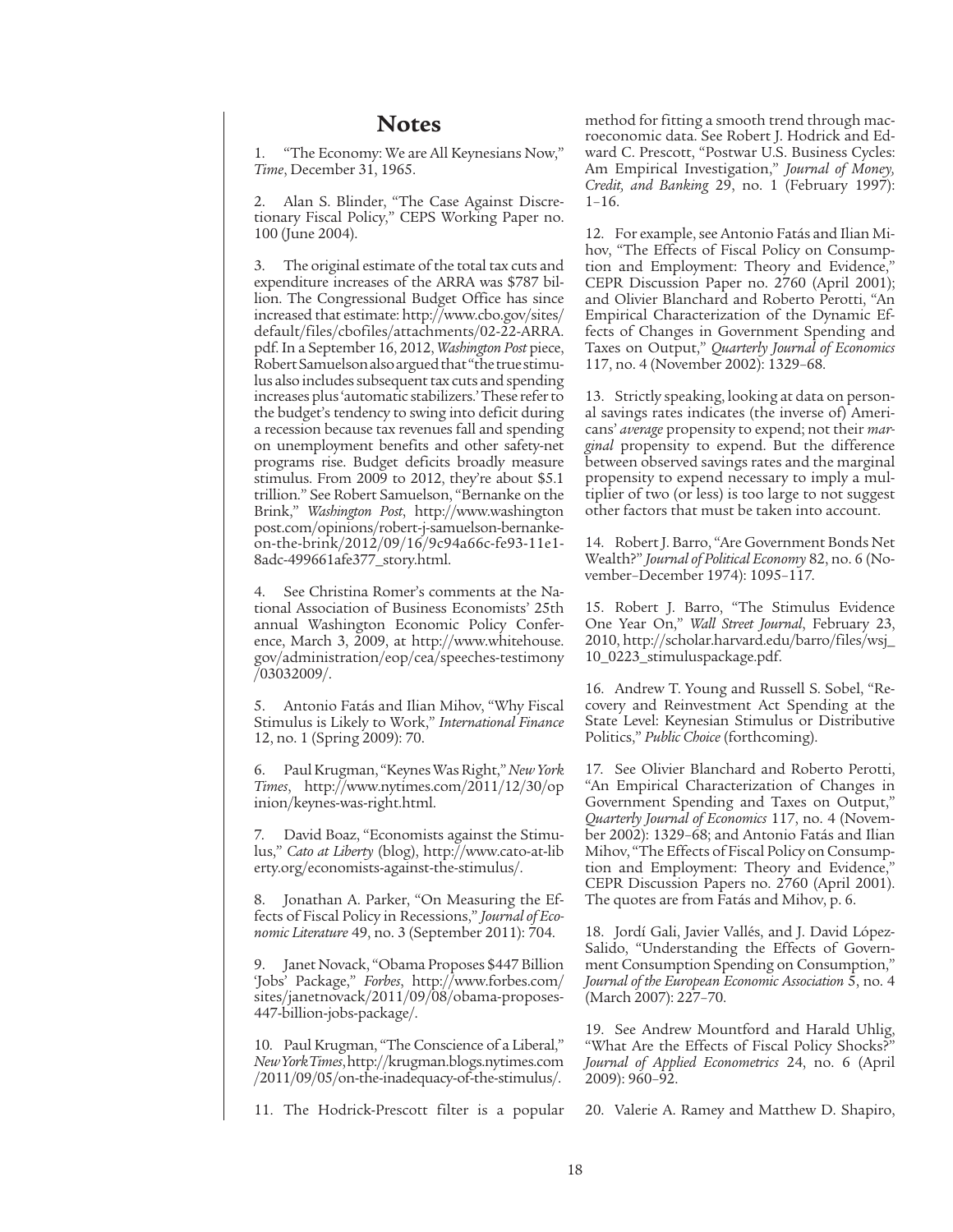"Costly Capital Reallocation and the Effects of Government Spending," *Carnegie-Rochester Conference Series on Public Policy* 48, no. 1 (June 1998): 145–94. Quote is from p. 174.

21. Recent papers include Wendy Edelberg, Martin Eichenbaum, and Jonas D. M. Fisher, "Understanding the Effects of a Shock to Government Purchases," *Review of Economic Dynamics* 2, no. 1 (January 1999): 166–206; and Craig Burnside, Martin Eichenbaum, and Jonas D.M. Fisher, "Fiscal Shocks and Their Consequences," *Journal of Economic Theory* 115, no. 1 (March 2004): 89–117.

22. Valerie Ramey, "Identifying Government Spending Shocks: It's All in the Timing," *Quarterly Journal of Economics* 126, no. 1 (February 2011).

23. Antonio Fatás and Ilian Mihov, "The Case for Restricting Fiscal Policy Discretion," *Quarterly Journal of Economics* 118, no. 4 (November 2003): 1419–47.

24. Antonio Fatás and Ilian Mihov, "Why Fiscal Stimulus is Likely to Work," I*nternational Finance* 12, no. 1 (May 2009): 57–73.

25. For example, Blanchard and Perotti (2002) report a tax multiplier around 0.8. (See note 14.)

26. Christina Romer and David Romer, "The Macroeconomic Effects of Tax Changes: Estimates Based on a New Measure of Fiscal Shocks," *American Economic Review* 100, no. 3: 763–81. Mountford and Uhlig, using their alternative SVAR identification strategy, also report a tax multiplier of 1.63 after two years, which is considerably larger than the spending multiplier of 0.07 that they report. (See note 21.)

27. An exception being the Jump Start Our Business Start-Ups (JOBS) Act, signed into law in April of 2012. JOBS is a package of incentives for small businesses; it is largely devoid of ARRAtype fiscal stimulus.